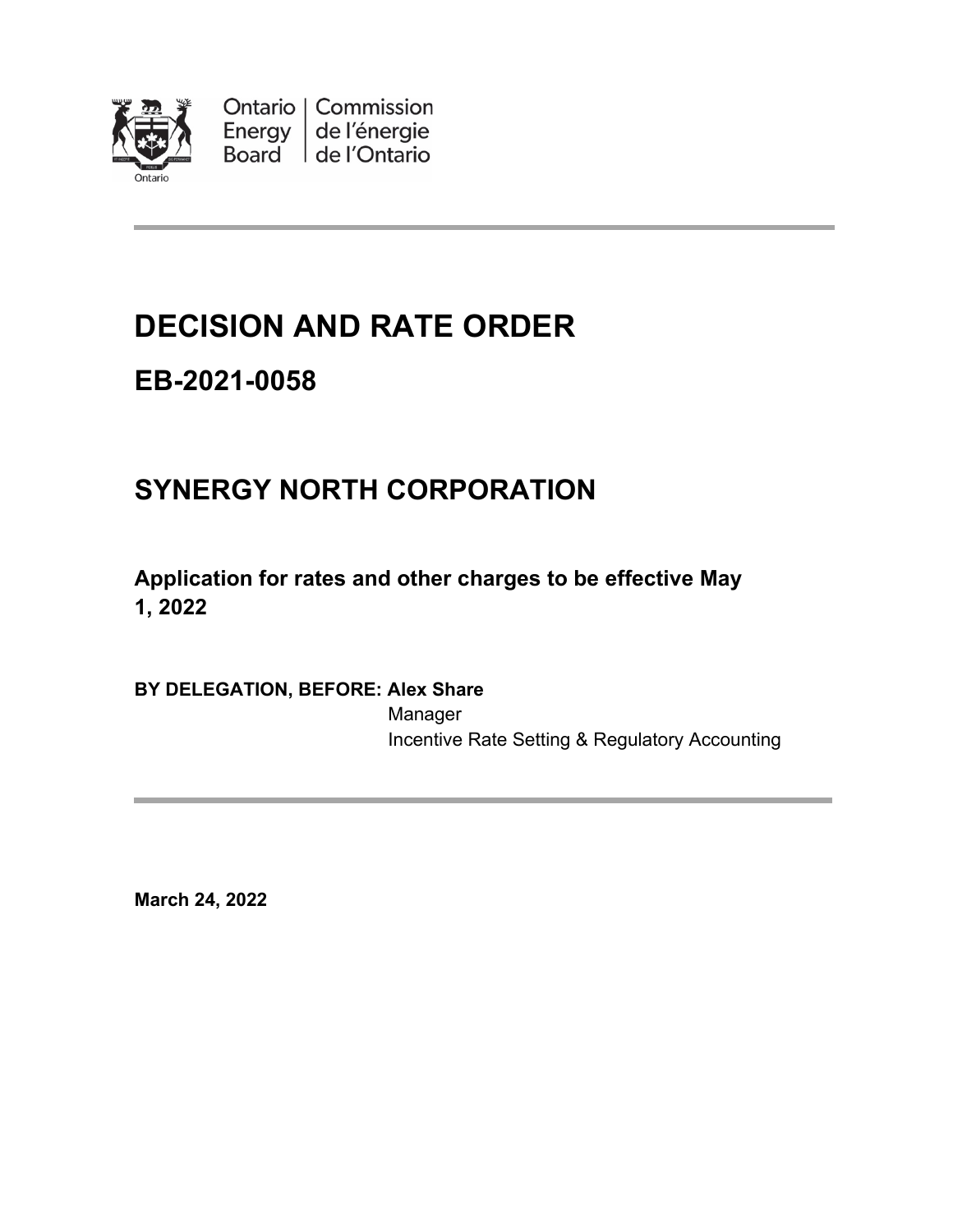# **1 OVERVIEW**

The Ontario Energy Board is approving changes to the rates that Synergy North Corporation (Synergy North) charges to distribute electricity to its customers, effective May 1, 2022.

As a result of this Decision, there will be a monthly total bill increase of \$1.02 in the Thunder Bay rate zone, and \$2.46 in the Kenora rate zone, for a residential customer consuming 750 kWh, effective May 1, 2022. These changes do not factor in applicable taxes or the Ontario Electricity Rebate.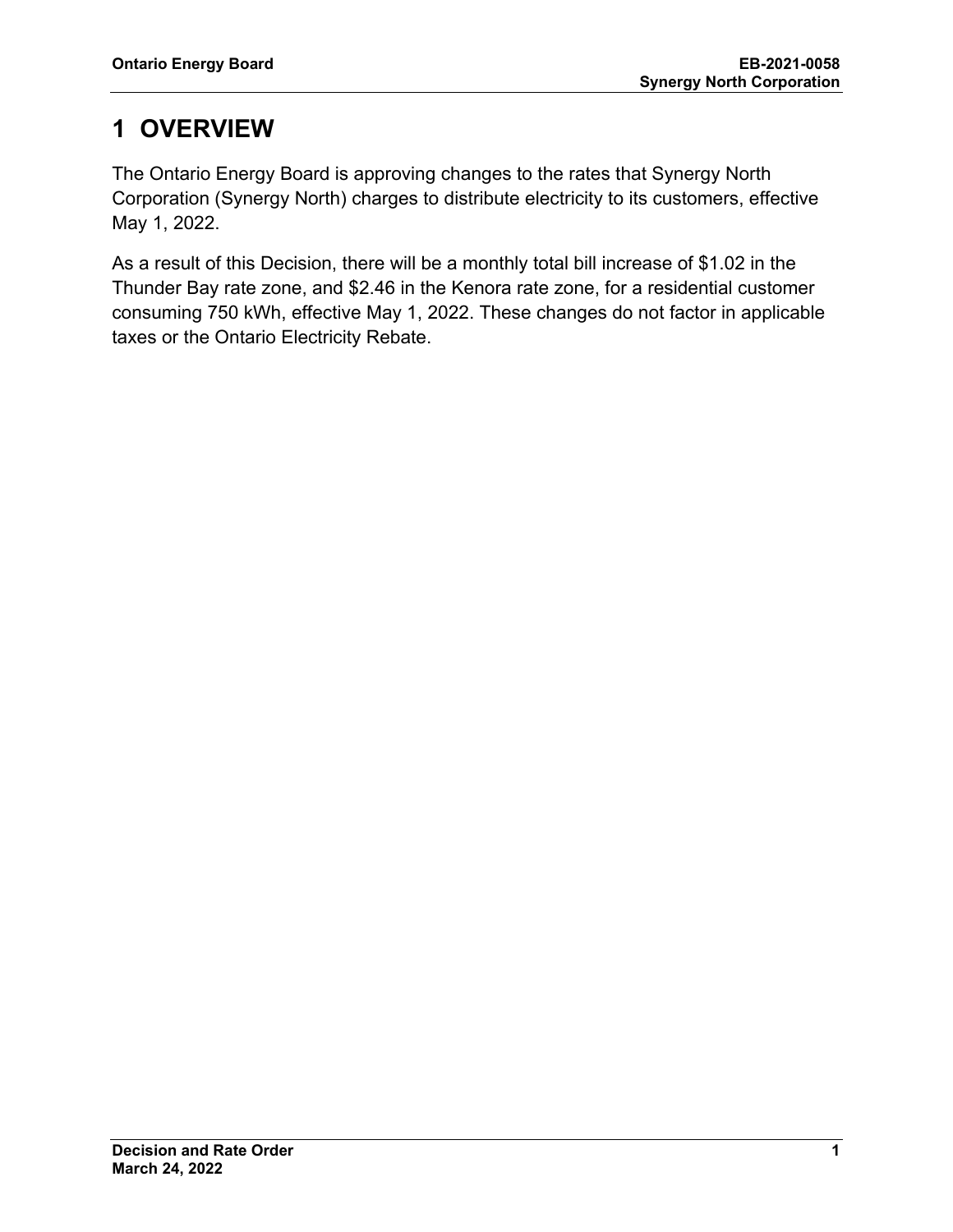# **2 CONTEXT AND PROCESS**

On November 15, 2018, the OEB approved the amalgamation of Thunder Bay Hydro Electric Distribution Inc. and Kenora Hydro Electric Corporation Limited and deferred rate rebasing from the closing date of the transaction for five years.<sup>[1](#page-2-0)</sup> The transaction was effective January 1, 2019. Synergy North will maintain the two separate rate zones until rates are rebased.

Synergy North serves approximately 51,000 mostly residential and commercial electricity customers in the City of Thunder Bay and Fort William First Nation Reserve in the Thunder Bay rate zone and approximately 5,500 mostly residential and commercial electricity customers in the City of Kenora in the Kenora rate zone.

Synergy North filed its application on November 24, 2021 under section 78 of the *Ontario Energy Board Act, 1998* and in accordance with Chapter 3 of the OEB's *[Filing](https://www.oeb.ca/sites/default/files/Chapter-3-Filing-Requirements-20200514.pdf)  [Requirements for Incentive Rate-Setting Applications](https://www.oeb.ca/sites/default/files/Chapter-3-Filing-Requirements-20200514.pdf)*. The application was based on the Price Cap Incentive Rate-setting (Price Cap IR) option for the Thunder Bay rate zone, and the Annual IR Index (Annual IR) option for the Kenora rate zone.

The Price Cap IR option is one of three incentive rate-setting mechanisms (IRM) approved by the  $OEB<sup>2</sup>$  $OEB<sup>2</sup>$  $OEB<sup>2</sup>$  It involves the setting of rates through a cost of service application in the first year and mechanistic price cap adjustments which may be approved through IRM applications in each of the ensuing four adjustment years.

Under the Annual IR methodology, existing rates are subject to an annual price cap adjustment. Distributors under the Annual IR are not required to periodically set base rates using a cost of service process, but they are required to apply the highest stretch factor in the price cap adjustment.

The OEB follows a standardized and streamlined process for hearing IRM applications filed under Price Cap IR and Annual IR. In each adjustment year, the OEB prepares a Rate Generator Model that includes, as a placeholder, information from the distributor's past proceedings and annual reporting requirements. A distributor will then review, complete, and include the model with its application, and may update the model during the proceeding to make any necessary corrections or to incorporate new rate-setting parameters as they become available.

<span id="page-2-0"></span> $1$  EB-2018-0124 and EB-2018-0233, Decision and Order, November 15, 2018

<span id="page-2-1"></span><sup>2</sup> Each of these options is explained in the OEB's *[Handbook for Utility Rate Applications](https://www.oeb.ca/industry/rules-codes-and-requirements/handbook-utility-rate-applications)*.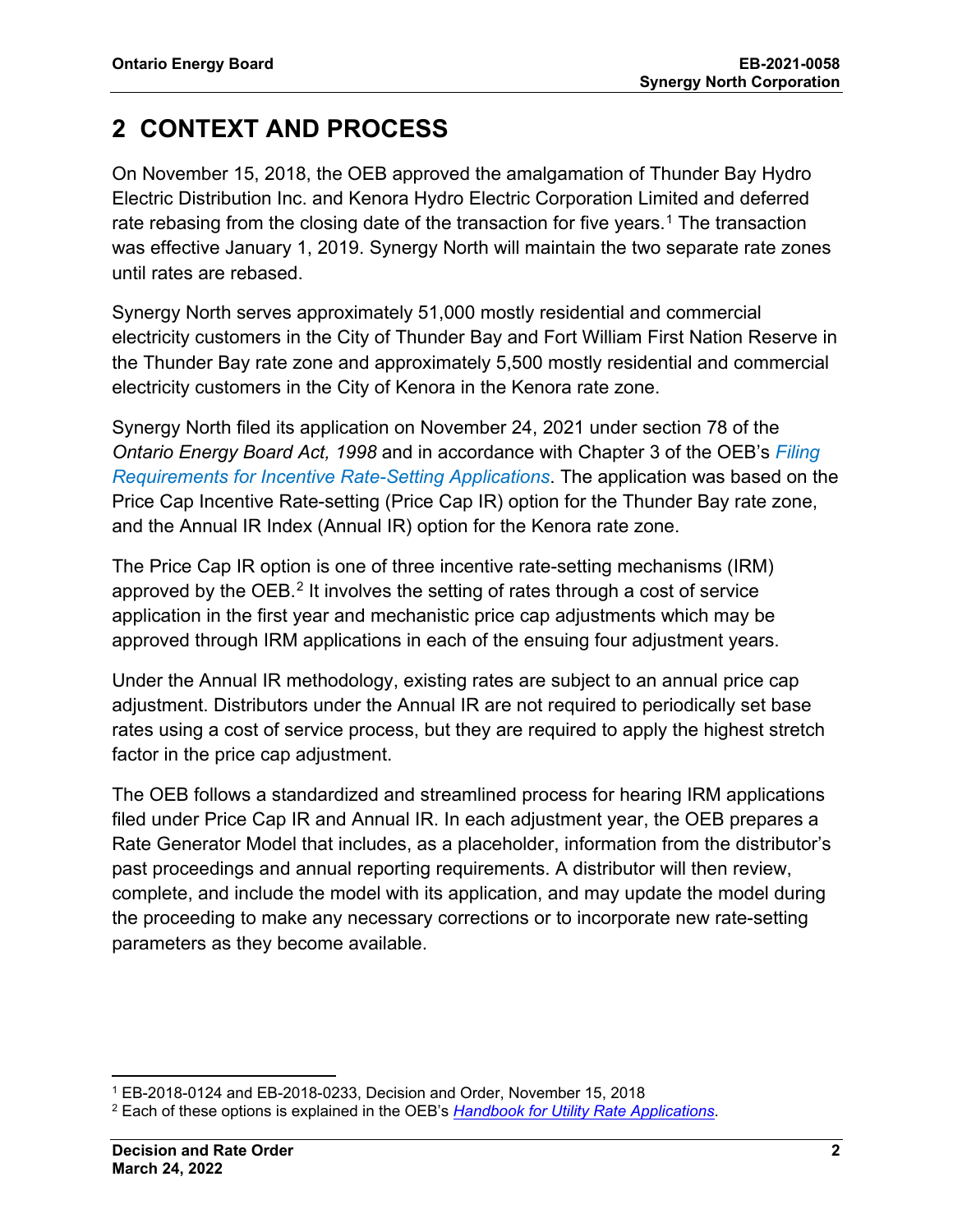The application was supported by pre-filed written evidence and completed Rate Generator Models and as required during the proceeding, Synergy North updated and clarified the evidence.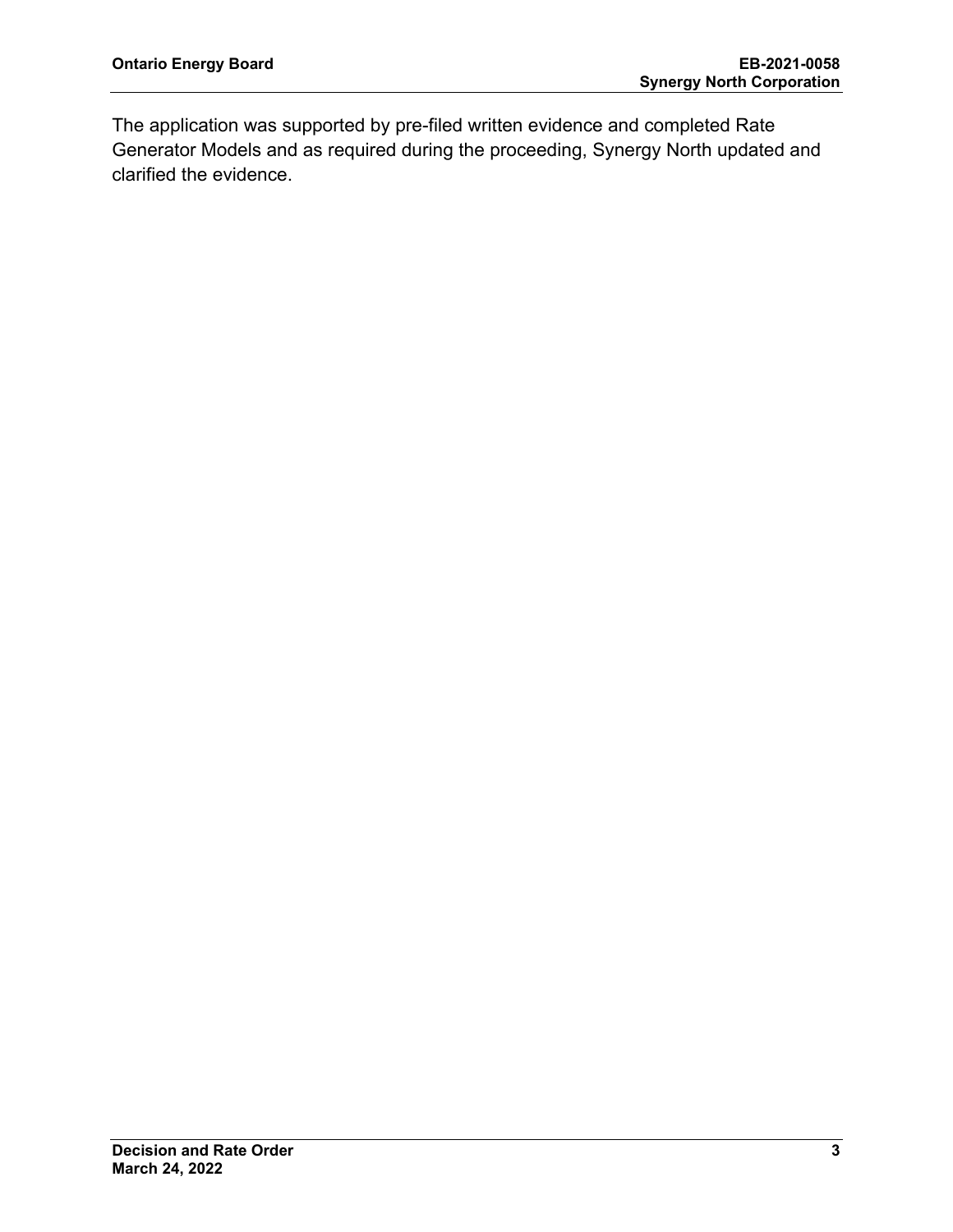# **3 DECISION OUTLINE**

Each of the following issues is addressed in this Decision, together with the OEB's findings.

- Annual Adjustment Mechanism
- Shared Tax Adjustments
- Retail Transmission Service Rates
- Group 1 Deferral and Variance Accounts

Instructions for implementing Synergy North's new rates and charges are set out in the final section of this Decision.

This Decision does not address rates and charges approved by the OEB in prior proceedings, such as specific service charges<sup>[3](#page-4-0)</sup> and loss factors, which are out of scope of an IRM proceeding and for which no further approvals are required to continue to include them on the distributor's Tariff of Rates and Charges.

<span id="page-4-0"></span> $3$  Certain service charges are subject to annual adjustments to be determined by the OEB through a generic order. For example, the Decision and Order EB-2021-0301, issued November 25, 2021 established the adjustment for energy retailer service charges, effective January 1, 2022; and the Decision and Order EB-2021-0302, issued December 16, 2021, established the 2022 Wireline Pole Attachment Charge, effective January 1, 2022.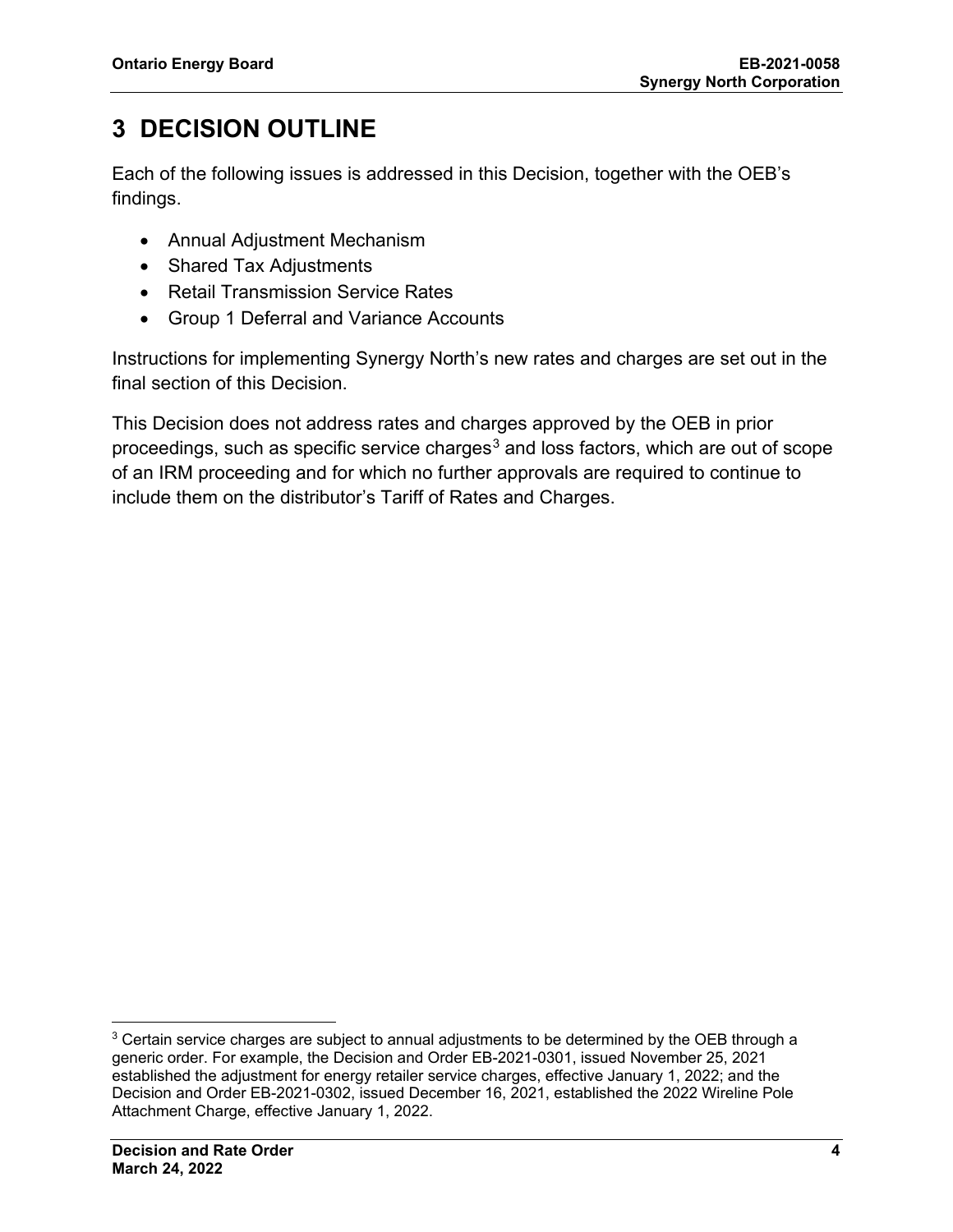# **4 ANNUAL ADJUSTMENT MECHANISM**

Synergy North has applied to change its rates, effective May 1, 2022, based on a mechanistic rate adjustment using the OEB-approved **inflation minus X-factor** formula applicable to IRM applications. The adjustment applies to distribution rates (fixed and variable) uniformly across all customer classes.[4](#page-5-0)

The components of the Price Cap IR adjustment formula applicable to the Thunder Bay rate zone are set out in the table below. Inserting these components into the formula results in a 3.00% increase to Synergy North's rates: **3.00%** *=* **3.30% - (0.00% + 0.30%)**.

| <b>Components</b>             |                                       | <b>Amount</b> |
|-------------------------------|---------------------------------------|---------------|
| Inflation Factor <sup>5</sup> |                                       | 3.30%         |
| X-Factor                      | Productivity <sup>6</sup>             | $0.00\%$      |
|                               | Stretch (0.00% to 0.60%) <sup>7</sup> | 0.30%         |

## **Table 4.1: Price Cap IR Adjustment Formula**

The components of the Annual IR adjustment formula applicable to the Kenora rate zone are set out in the table below. Inserting these components into the formula results in a 2.70% increase to Synergy North's rates: **2.70% = 3.30% - (0.00% + 0.60%)**.

<span id="page-5-0"></span><sup>4</sup> The adjustment does not apply to the following components of delivery rates: rate riders, rate adders, low voltage service charges, retail transmission service rates, wholesale market service rate, smart metering entity charge, rural or remote electricity rate protection charge, standard supply service – administrative charge, transformation and primary metering allowances, loss factors, specific service charges, microFIT charge, and retail service charges.

<span id="page-5-1"></span><sup>5</sup> EB-2021-0212, Decision and Order, November 18, 2021

<span id="page-5-2"></span><sup>&</sup>lt;sup>6</sup> Report of the Ontario Energy Board – "Rate Setting Parameters and Benchmarking under the Renewed Regulatory Framework for Ontario's Electricity Distributors", EB-2010-0379, December 4, 2013

<span id="page-5-3"></span><sup>&</sup>lt;sup>7</sup> Report to the Ontario Energy Board – "Empirical Research in Support of Incentive Rate-Setting: 2020 Benchmarking Update", prepared by Pacific Economics Group LLC., August 2021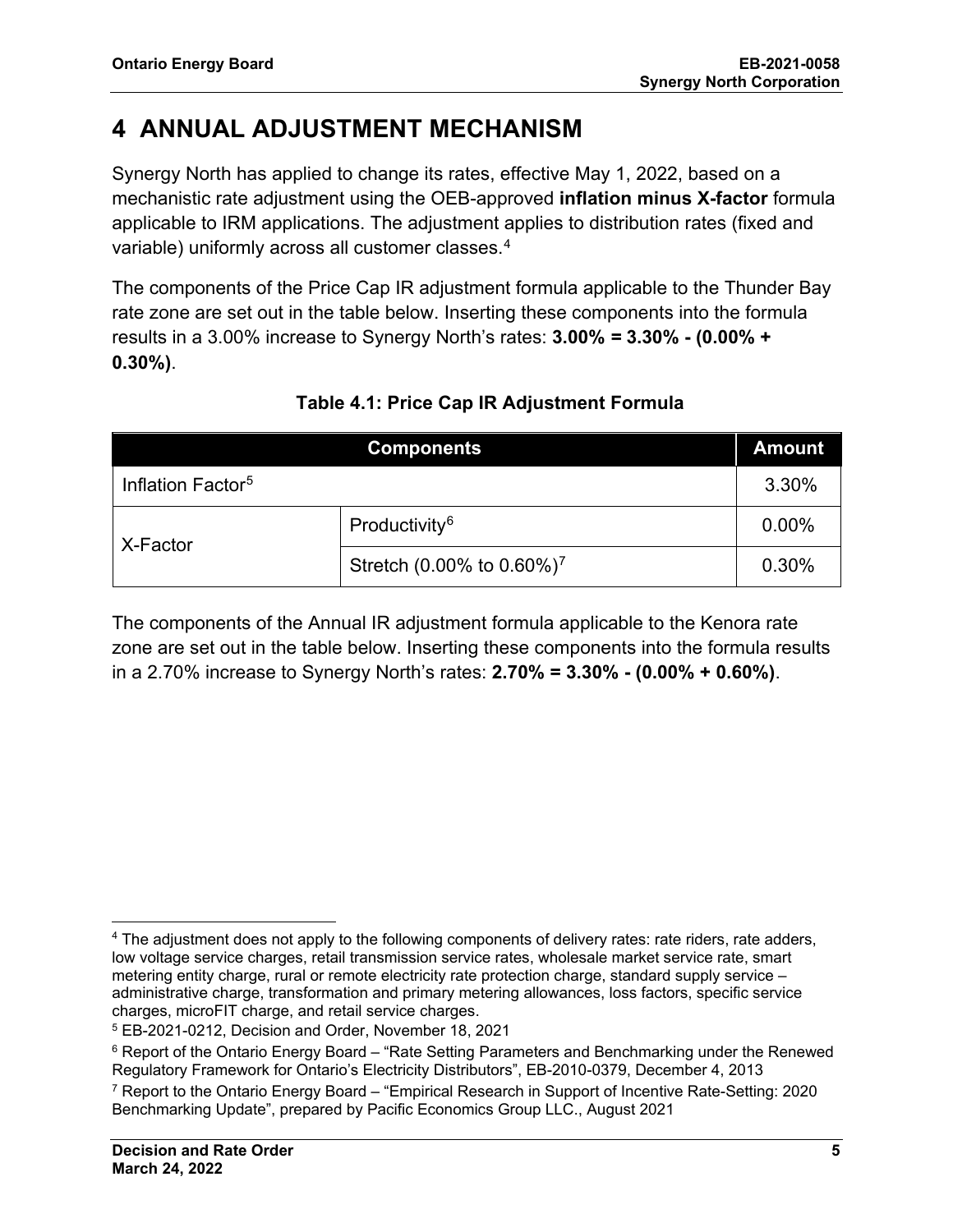## **Table 4.2: Annual IR Adjustment Formula**

| <b>Components</b> |                          | <b>Amount</b> |
|-------------------|--------------------------|---------------|
| Inflation Factor  |                          | 3.30%         |
| X-Factor          | Productivity             | 0.00%         |
|                   | Stretch (0.00% to 0.60%) | 0.60%         |

An inflation factor of 3.30% applies to all IRM applications for the 2022 rate year.

On August 6, 2021, the OEB issued a Notice on its own motion to initiate a proceeding to consider the inflation factor to be used to set rates for electricity transmitters and electricity and natural gas distributors for the year 2022. The OEB issued its Decision and Order on November 18, 2021, establishing the 2022 inflation factor.

The X-factor is the sum of the productivity factor and the stretch factor. It is a productivity offset that varies among different groupings of distributors. Subtracting the X-factor from inflation ensures that rates decline in real, constant-dollar terms, providing distributors with a tangible incentive to improve efficiency or else experience declining net income. The productivity component of the X-factor is based on industry conditions over a historical study period and applies to all IRM applications for the 2022 rate year. The stretch factor component of the X-factor is distributor specific. The OEB has established five stretch factor groupings, ranging from 0.00% to 0.60%. The stretch factor assigned to any particular distributor is generally based on the distributor's total cost performance as benchmarked against other distributors in Ontario. The stretch factor assigned to the Thunder Bay rate zone is 0.30%, resulting in a rate adjustment of 3.00%. As the rates for Synergy North's Kenora rate zone are being adjusted under the Annual IR option, it is required to apply the highest stretch factor in the price cap adjustment. Accordingly, the stretch factor assigned to the Kenora rate zone is 0.60%, resulting in a rate adjustment of 2.70%.

## **Findings**

Synergy North's request for a 3.00% rate adjustment for the Thunder Bay rate zone and a 2.70% rate adjustment for the Kenora rate zone is in accordance with the annually updated parameters set by the OEB. The adjustments are approved, and Synergy North's new rates shall be effective May 1, 2022.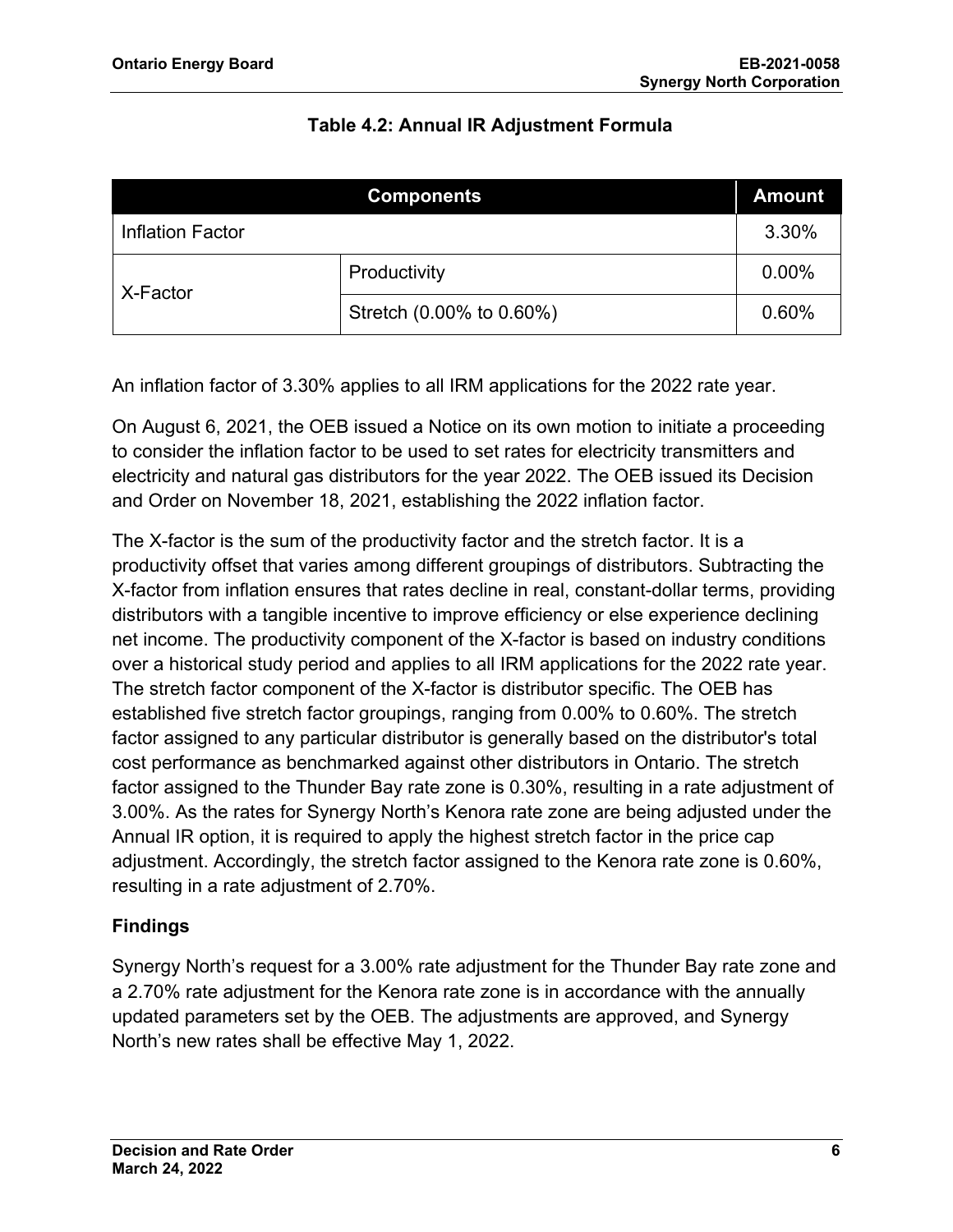# **5 SHARED TAX ADJUSTMENTS**

In any adjustment year of an IRM term, a change in legislation may result in a change to the amount of taxes payable by a distributor. The impacts of such legislated tax changes are shared equally between shareholders and customers. $8$  The shared tax change amount, whether in the form of a credit or a debit, will be assigned to customer rate classes in the same proportions as the OEB-approved distribution revenue by rate class from the distributor's last cost of service proceeding.

The application identifies a total tax decrease of \$5,364 for the Kenora rate zone, resulting in a shared amount of \$2,682 to be refunded to ratepayers. The legislated tax change did not impact the Thunder Bay rate zone.

This allocated tax sharing amount does not produce a rate rider to the fourth decimal place, in one or more rate classes. In such situations where the Rate Generator Model does not compute rate riders, distributors are required to transfer the entire OEBapproved tax sharing amount into the Disposition and Recovery of Regulatory Balances Control Account (Account 1595) for disposition at a later date.

## **Findings**

The OEB approves the tax refund of \$2,682 for the Kenora rate zone.

As the allocated tax sharing amount does not produce a rate rider in one or more rate classes, the OEB directs Synergy North to record the credit amount of \$2,682 into Account 1595 - Sub-account Principal Balances Approved for Disposition in 2022.

<span id="page-7-0"></span><sup>&</sup>lt;sup>8</sup> On July 25, 2019, the OEB issued a [letter](https://www.oeb.ca/sites/default/files/OEBltr-Acctng-Guidance-Bill-C97-20190725.pdf) providing accounting guidance with respect to changes in capital cost allowance (CCA) rules. The guidance provides that impacts from changes in CCA rules will not be assessed in IRM proceedings, and that any request for disposition of amounts related to CCA changes is to be deferred to the distributor's next cost of service rate proceeding. A distributor's request for disposition of shared tax adjustment amounts in an IRM application should, therefore, be comprised only of impacts for tax changes unrelated to CCA.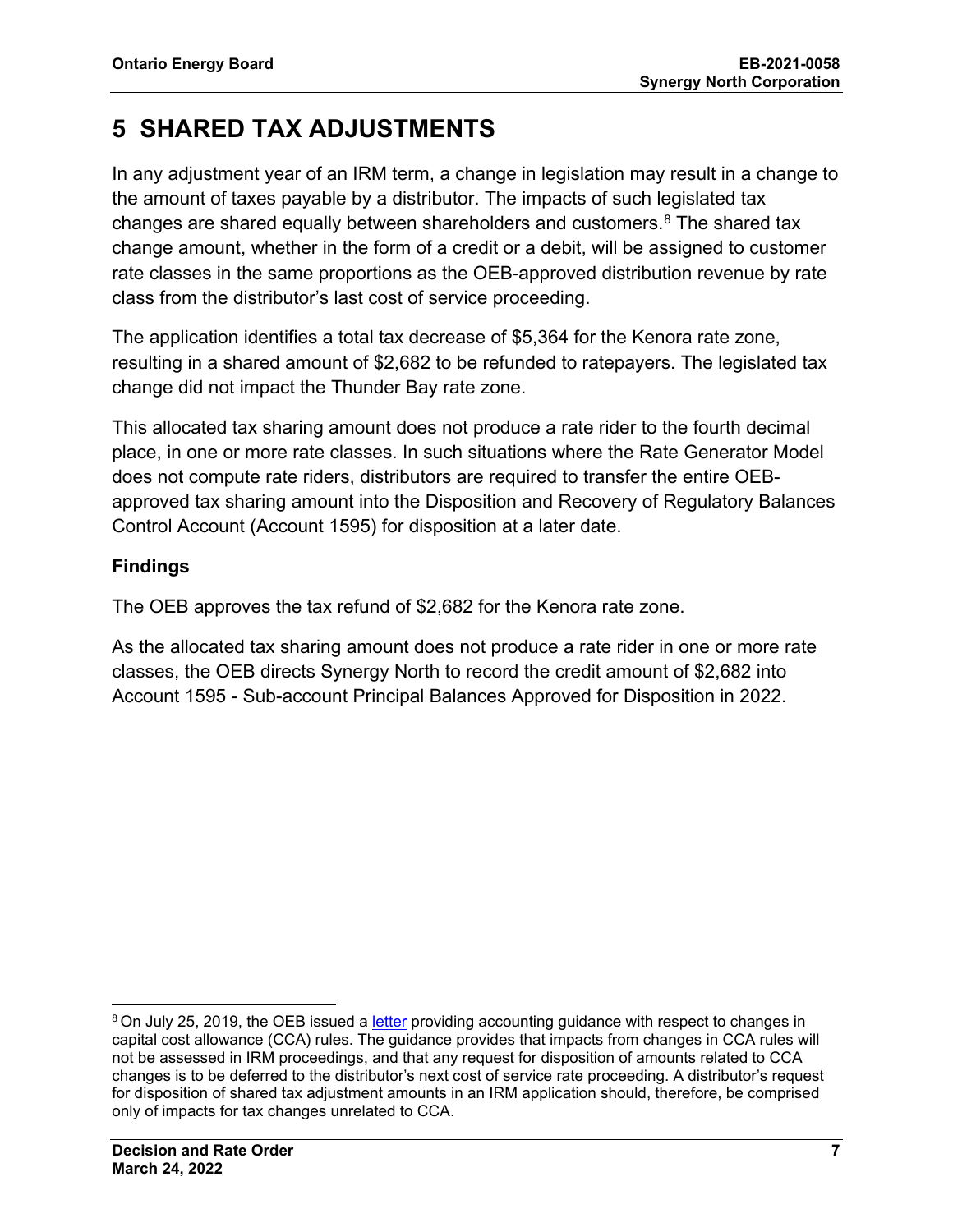# **6 RETAIL TRANSMISSION SERVICE RATES**

Synergy North is transmission connected.

To recover its cost of transmission services, Synergy North requests approval to adjust the retail transmission service rates (RTSRs) that it charges its customers in accordance with the Uniform Transmission Rates (UTRs) currently in effect.

## **Findings**

Synergy North's proposed adjustment to its RTSRs is approved. The RTSRs were adjusted based on the current OEB-approved UTRs. $^9$  $^9$ 

UTRs and are typically approved annually by the OEB. In the event that new UTRs take effect during Synergy North's 2022 rate year, any resulting differences (from the priorapproved UTRs) are to be captured in Retail Settlement Variance Accounts 1584 (Retail Transmission Network Charge) and 1586 (Retail Transmission Connection Charge).

<span id="page-8-0"></span><sup>9</sup> EB-2021-0276, Decision and Rate Order, December 16, 2021;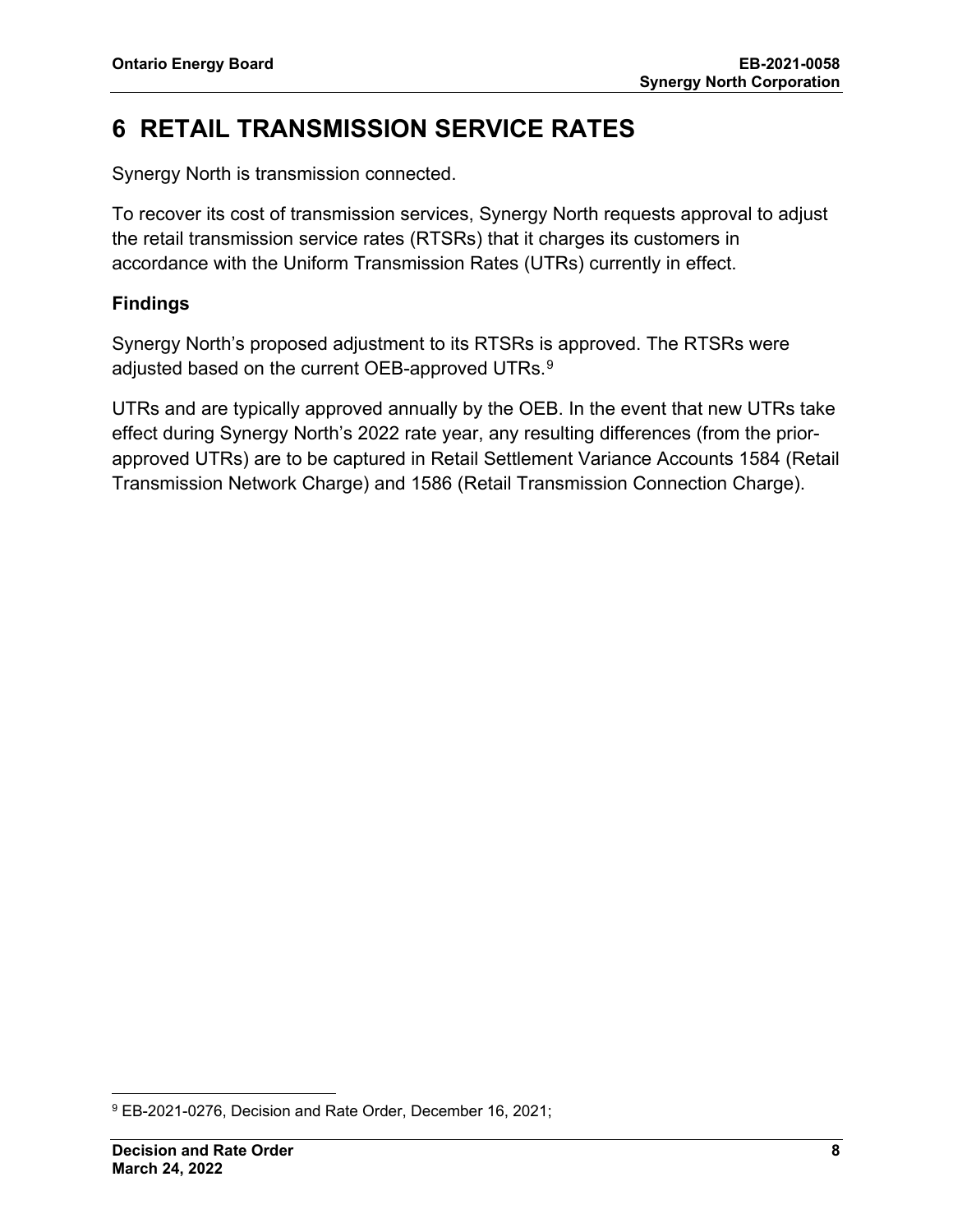## **7 GROUP 1 DEFERRAL AND VARIANCE ACCOUNTS**

In each year of an IRM term, the OEB will review a distributor's Group 1 deferral and variance accounts in order to determine whether those balances should be disposed. OEB policy states that Group 1 account balances should be disposed if they exceed, on a net basis (as a debit or credit), a pre-set disposition threshold of \$0.001 per kWh, unless a distributor justifies why balances should not be disposed.<sup>[10](#page-9-0)</sup> If the net balance does not exceed the threshold, a distributor may still request disposition.

The 2020 year-end net balance for Synergy North's Group 1 accounts in the Thunder Bay rate zone eligible for disposition, including interest projected to April 30, 2022, is a credit of \$199,070, and pertains to variances accumulated during the 2020 calendar year. This amount represents a total credit claim of \$0.0002 per kWh, which does not exceed the disposition threshold. Synergy North has requested disposition of this amount over a one-year period.

The 2020 year-end net balance for Synergy North's Group 1 accounts in the Kenora rate zone eligible for disposition, including interest projected to April 30, 2022, is a debit of \$12,483, and pertains to variances accumulated during the 2020 calendar year. This amount represents a total debit claim of \$0.0001 per kWh, which does not exceed the disposition threshold. Synergy North has requested disposition of this amount over a one-year period.

Included in the Group 1 accounts are certain variances related to costs that are paid for by a distributor's customers on different bases, depending on their classification. Namely, "Class A" customers, who participate in the Industrial Conservation Initiative, pay for Global Adjustment (GA) charges based on their contribution to the five highest Ontario demand peaks over a 12-month period. "Class B" customers pay for GA charges based on their monthly consumption totals, either as a standalone charge or embedded in the Regulated Price Plan (RPP).<sup>[11](#page-9-1)</sup> A similar mechanism applies to Class A and Class B customers for Capacity Based Recovery (CBR) charges.[12](#page-9-2) The balance in the GA variance account is attributable to non-RPP Class B customers and is disposed through a separate rate rider. The balance in the CBR Class B variance account is attributable to all Class B customers.

Synergy North had Class A customers in the Thunder Bay rate zone during the period in which variances accumulated so it has applied to have the balance of the CBR Class B

<span id="page-9-0"></span><sup>&</sup>lt;sup>10</sup> Report of the OEB – "Electricity Distributors' Deferral and Variance Account Review Initiative (EDDVAR)", EB-2008-0046, July 31, 2009

<span id="page-9-1"></span><sup>&</sup>lt;sup>11</sup> For additional details on the Global Adjustment charge, refer to the Independent Electricity System Operator (IESO)'s [website.](https://www.ieso.ca/en/Power-Data/Price-Overview/Global-Adjustment)

<span id="page-9-2"></span> $12$  All Class B customers (RPP and non-RPP) pay the CBR as a separate charge based on their monthly consumption. For additional details on the CBR for Class A customers, refer to the IESO's [website.](https://www.ieso.ca/en/Sector-Participants/Settlements/Capacity-Based-Recovery-Amount-for-Class-A)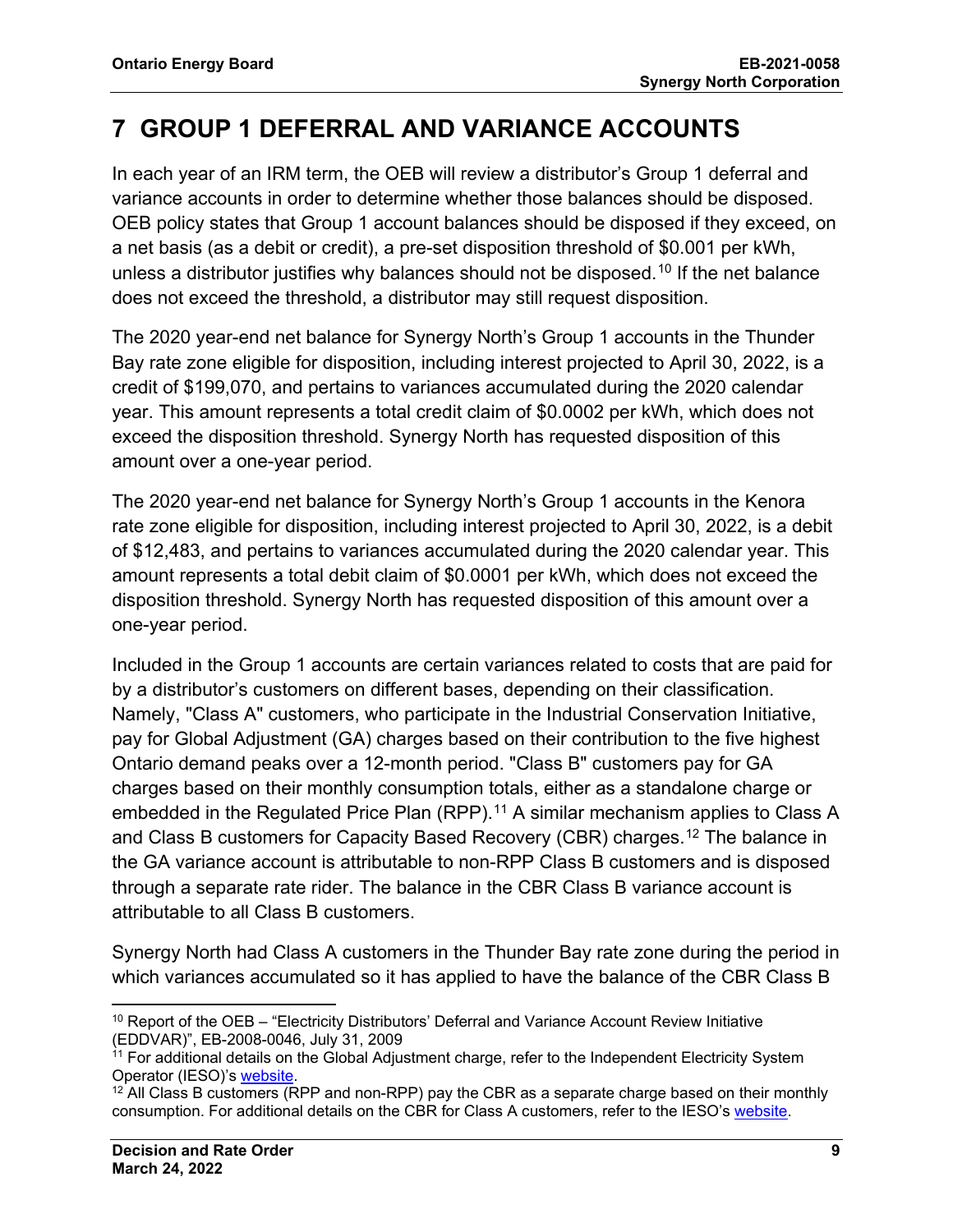variance account disposed through a separate rate rider for Class B customers to ensure proper allocation between Class A and Class B customers.

## **Findings**

The balances proposed for disposition reconcile with the amounts reported as part of the OEB's *Electricity Reporting and Record-Keeping Requirements.*

The OEB approves the disposition of a credit balance of \$199,070 as of December 31, 2020, including interest projected to April 30, 2022, for Group 1 accounts on a final basis for the Thunder Bay rate zone.

Table 7.1 identifies the principal and interest amounts, which the OEB approves for disposition.

| <b>Account</b><br><b>Name</b>                             | <b>Account</b><br><b>Number</b> | <b>Principal</b><br>Balance (\$)<br>A | <b>Interest</b><br>Balance (\$)<br>В | <b>Total</b><br>Claim (\$)<br>$C = A + B$ |
|-----------------------------------------------------------|---------------------------------|---------------------------------------|--------------------------------------|-------------------------------------------|
| <b>Smart Meter Entity Variance</b><br>Charge              | 1551                            | (1,469)                               | (159)                                | (1,628)                                   |
| RSVA - Wholesale Market<br>Service Charge                 | 1580                            | (561, 728)                            | (7,266)                              | (568, 994)                                |
| Variance WMS - Sub-account<br><b>CBR Class B</b>          | 1580                            | (37, 334)                             | (634)                                | (37, 969)                                 |
| RSVA - Retail Transmission<br>Network Charge              | 1584                            | 106,385                               | 3,719                                | 110,105                                   |
| RSVA - Retail Transmission<br><b>Connection Charge</b>    | 1586                            | 74,939                                | 3,843                                | 78,782                                    |
| RSVA - Power                                              | 1588                            | (432, 965)                            | (3,945)                              | (436, 910)                                |
| RSVA - Global Adjustment                                  | 1589                            | 536,977                               | 5,330                                | 542,306                                   |
| Disposition and Recovery of<br>Regulatory Balances (2017) | 1595                            | 152,124                               | (36, 887)                            | 115,237                                   |
| <b>Totals for Group 1 accounts</b>                        |                                 | (163, 071)                            | (35,999)                             | (199, 070)                                |

## **Table 7.1: Group 1 Deferral and Variance Account Balances**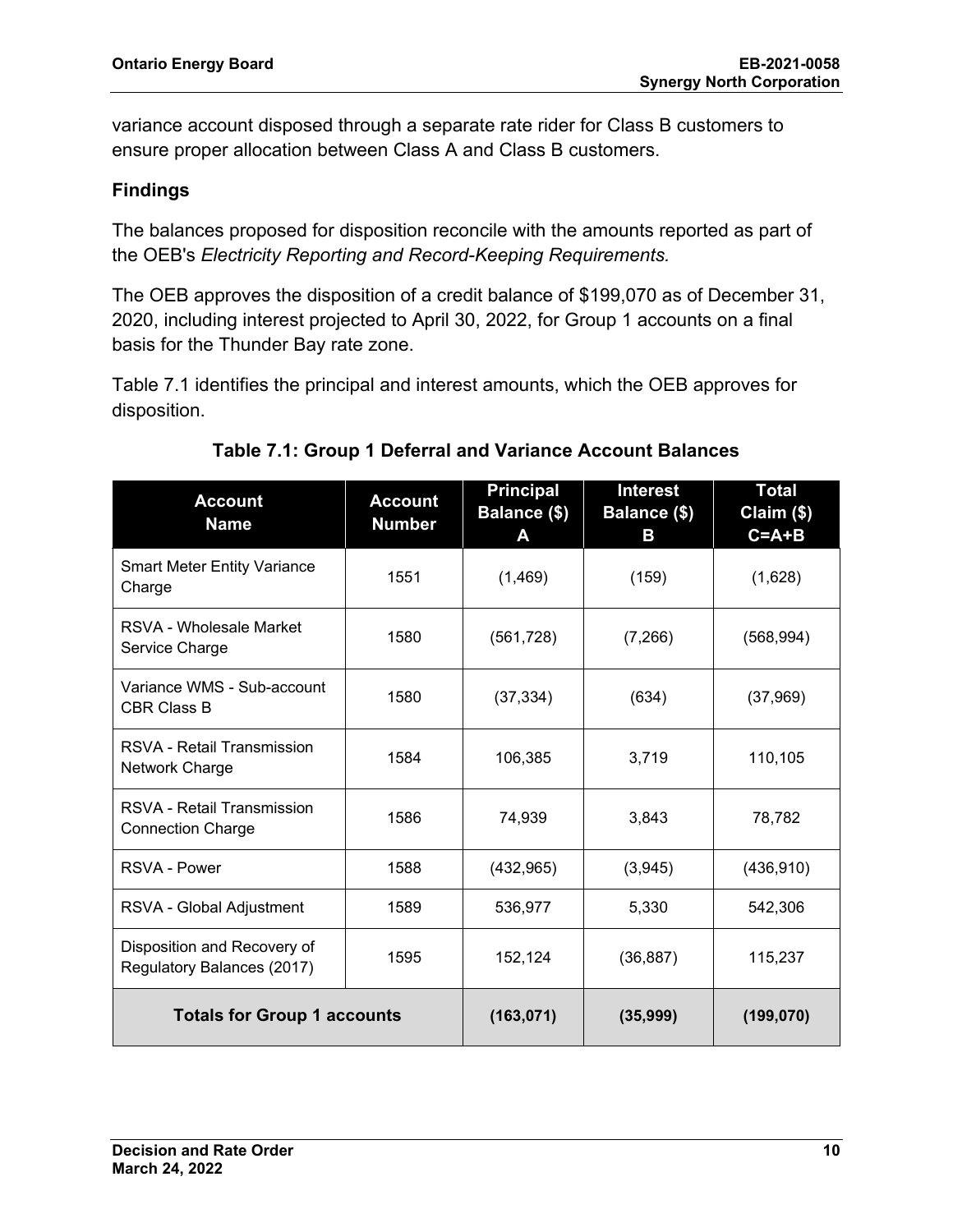The OEB approves the disposition of a debit balance of \$12,483 as of December 31, 2020, including interest projected to April 30, 2022, for Group 1 accounts on a final basis for the Kenora rate zone.

Table 7.2 identifies the principal and interest amounts, which the OEB approves for disposition.

| <b>Account</b><br><b>Name</b>                          | <b>Account</b><br><b>Number</b> | <b>Principal</b><br><b>Balance (\$)</b><br>A | <b>Interest</b><br>Balance (\$)<br>B | <b>Total</b><br>Claim (\$)<br>$C = A + B$ |
|--------------------------------------------------------|---------------------------------|----------------------------------------------|--------------------------------------|-------------------------------------------|
| <b>Smart Meter Entity Variance</b><br>Charge           | 1551                            | (387)                                        | (31)                                 | (418)                                     |
| RSVA - Wholesale Market<br>Service Charge              | 1580                            | (56, 133)                                    | (1, 436)                             | (57, 568)                                 |
| Variance WMS - Sub-account<br><b>CBR Class B</b>       | 1580                            | (5, 125)                                     | 43                                   | (5,082)                                   |
| RSVA - Retail Transmission<br><b>Network Charge</b>    | 1584                            | 54,124                                       | 565                                  | 54,689                                    |
| RSVA - Retail Transmission<br><b>Connection Charge</b> | 1586                            | 1,670                                        | 792                                  | 2,461                                     |
| RSVA - Power                                           | 1588                            | 22,499                                       | 876                                  | 23,375                                    |
| RSVA - Global Adjustment                               | 1589                            | (14, 512)                                    | 9,539                                | (4, 973)                                  |
| <b>Totals for Group 1 accounts</b>                     |                                 | 2,136                                        | 10,347                               | 12,483                                    |

**Table 7.2: Group 1 Deferral and Variance Account Balances**

The balance of each of the Group 1 accounts approved for disposition shall be transferred to the applicable principal and interest carrying charge sub-accounts of Account 1595. Such transfer shall be pursuant to the requirements specified in the *Accounting Procedures Handbook for Electricity Distributors.*[13](#page-11-0) The date of the transfer must be the same as the effective date for the associated rates, which is generally the start of the rate year.

<span id="page-11-0"></span><sup>&</sup>lt;sup>13</sup> Article 220, Account Descriptions, Accounting Procedures Handbook for Electricity Distributors, effective January 1, 2012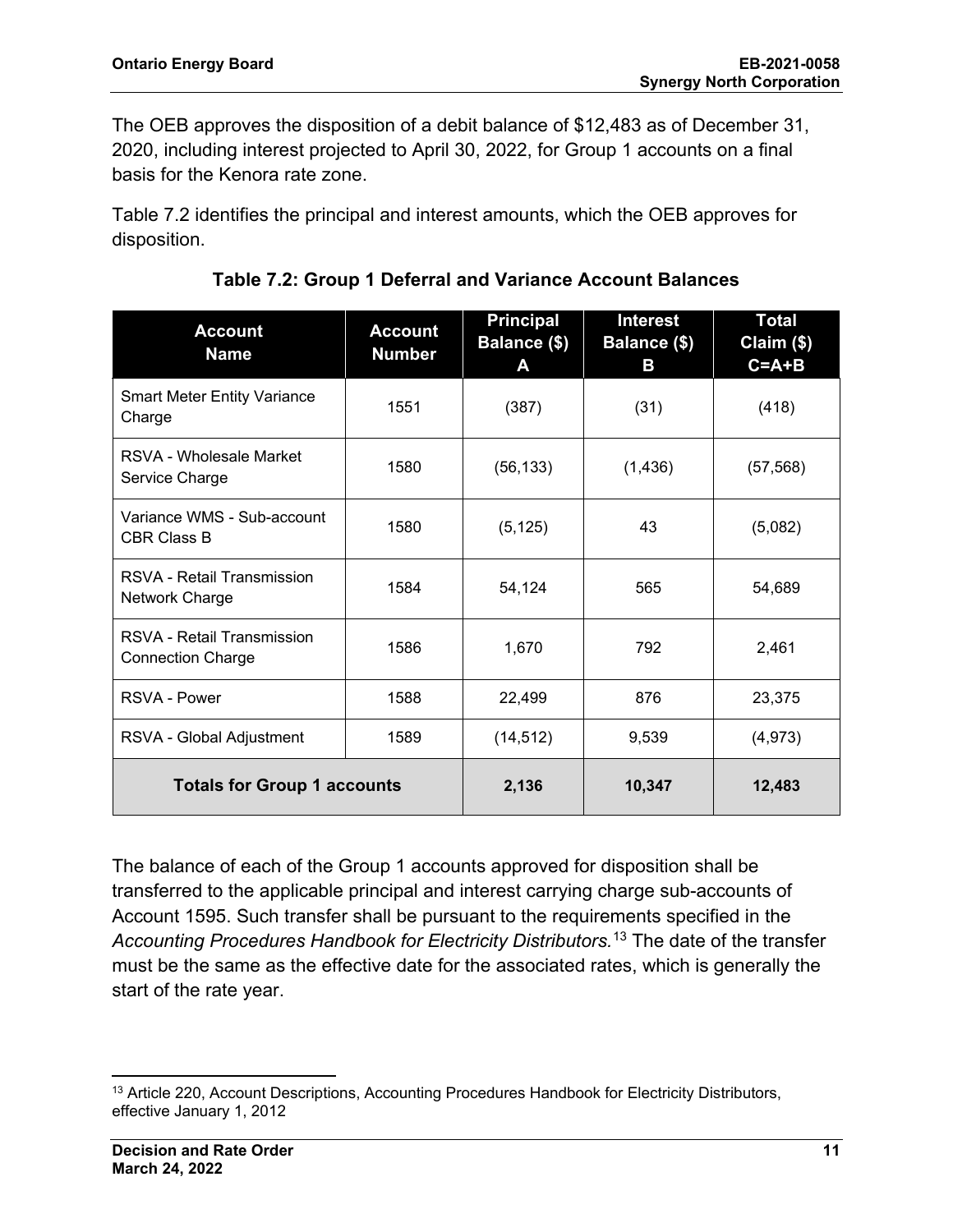The OEB approves these balances to be disposed through final rate riders, charges, or payments, as calculated in the Rate Generator Models. The final rate riders, charges, and payments, as applicable, will be in effect over a one-year period from May 1, 2022 to April 30, 2023. [14](#page-12-0)

<span id="page-12-0"></span><sup>14</sup> 2022 IRM Rate Generator Model Tab 6.1 GA, Tab 6.1a GA Allocation, Tab 6.2 CBR B, Tab 6.2a CBR B\_Allocation and Tab 7 Calculation of Def-Var RR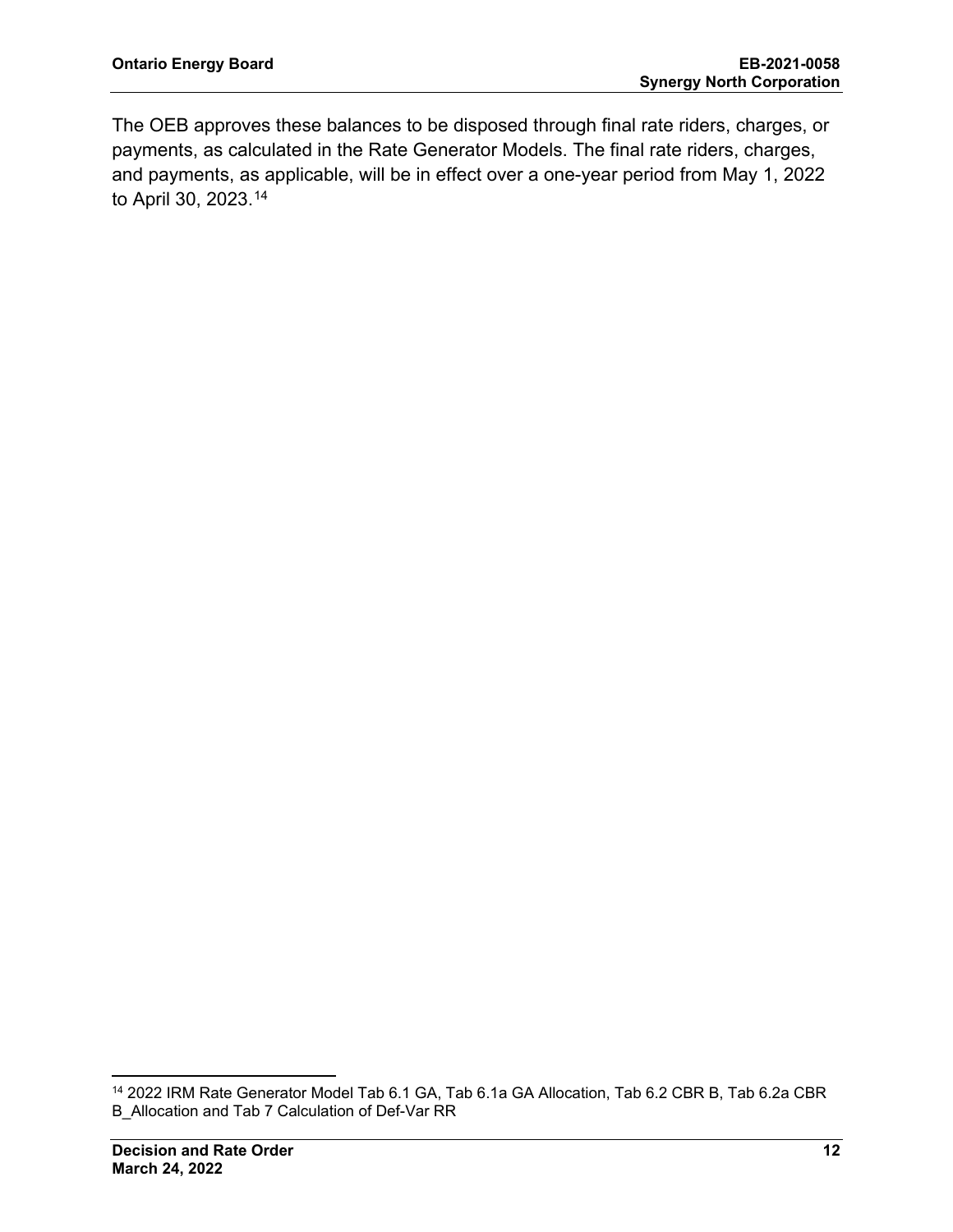## **8 IMPLEMENTATION**

This Decision is accompanied by Rate Generator Models, applicable supporting models, and a Tariff of Rates and Charges (Schedule A). The Rate Generator Models also incorporate the rates set out in Table 8.1.

| Rate                                                             |          |
|------------------------------------------------------------------|----------|
| Rural or Remote Electricity Rate Protection (RRRP)               | \$0.0005 |
| Wholesale Market Service (WMS) billed to Class A and B Customers |          |
| Capacity Based Recovery (CBR) billed to Class B Customers        | \$0.0004 |

**Table 8.1: Regulatory Charges**

Each of these rates is a component of the "Regulatory Charge" on a customer's bill, established annually by the OEB through a separate, generic order. The RRRP, WMS and CBR rates were set by the OEB on December 16, 2021.[15](#page-13-0)

The Smart Metering Entity Charge is a component of the "Distribution Charge" on a customer's bill, established by the OEB through a separate order. The Smart Metering Entity Charge was set by the OEB on March 1, 2018.[16](#page-13-1)

In the *Report of the Board: Review of Electricity Distribution Cost Allocation Policy*, [17](#page-13-2) the OEB indicated that it will review the default province-wide microFIT charge annually to ensure it continues to reflect actual costs in accordance with the established methodology. On January 26, 2022, the OEB issued a letter advising electricity distributors that the microFIT charge shall remain at \$4.55 for the duration of the 2022 calendar year.

<span id="page-13-0"></span><sup>15</sup> EB-2021-0300, Decision and Order, December 16, 2021

<span id="page-13-1"></span><sup>16</sup> EB-2017-0290, Decision and Order, March 1, 2018

<span id="page-13-2"></span><sup>&</sup>lt;sup>17</sup> EB-2010-0219, Report of the Board "Review of Electricity Distribution Cost Allocation Policy", March 31, 2011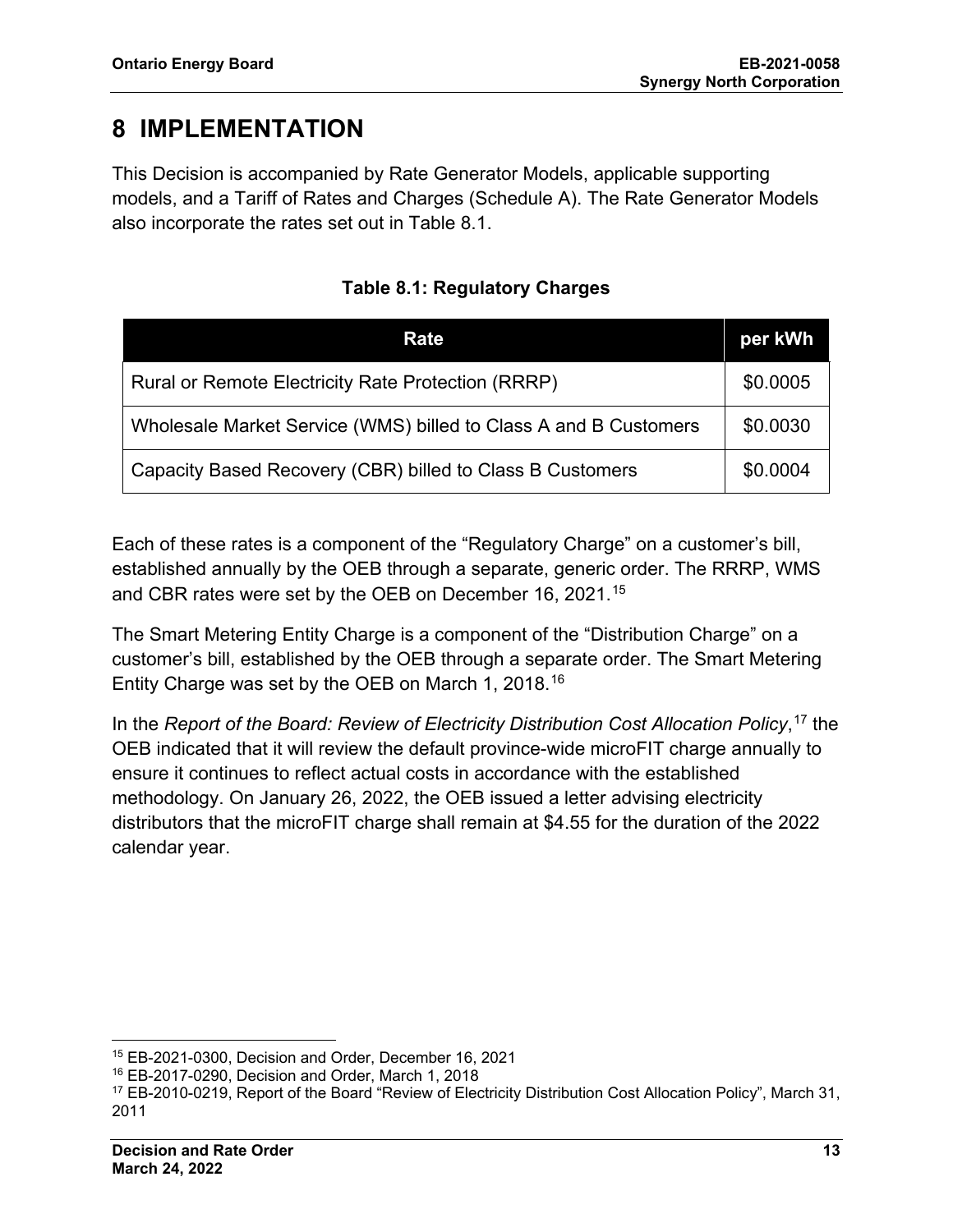# **9 ORDER**

## **THE ONTARIO ENERGY BOARD ORDERS THAT:**

1. The Tariffs of Rates and Charges set out in Schedule A of this Decision and Rate Order is approved effective May 1, 2022 for electricity consumed or estimated to have been consumed on and after such date. Synergy North Corporation shall notify its customers of the rate changes no later than the delivery of the first bill reflecting the new rates.

**DATED** at Toronto, March 24, 2022

## **ONTARIO ENERGY BOARD**

**Nancy Marconi** 

Digitally signed by Nancy Marconi Date: 2022.03.24 09:14:02 -04'00'

Nancy Marconi **Registrar**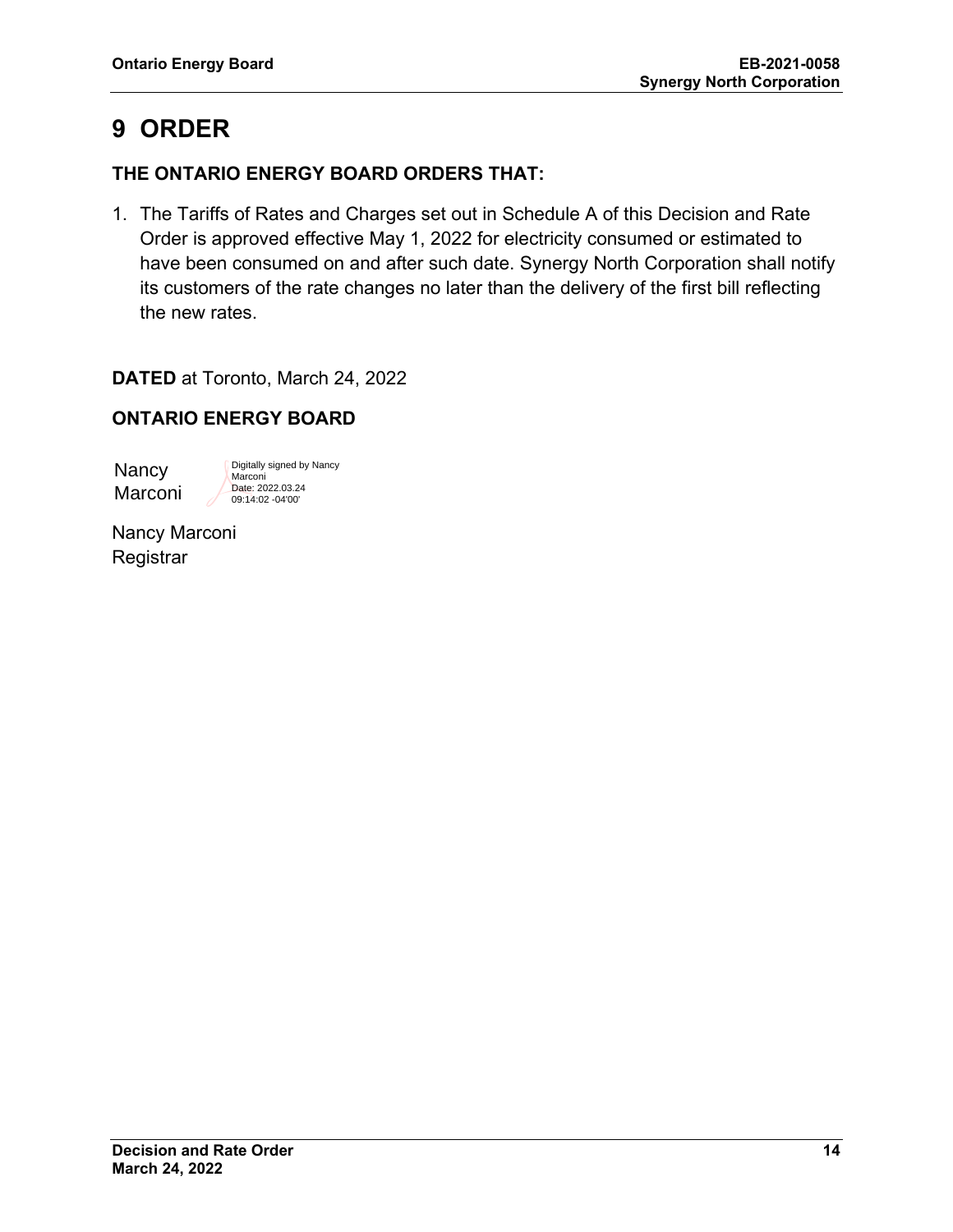**Schedule A To Decision and Rate Order Tariff of Rates and Charges OEB File No: EB-2021-0058 DATED: March 24, 2022**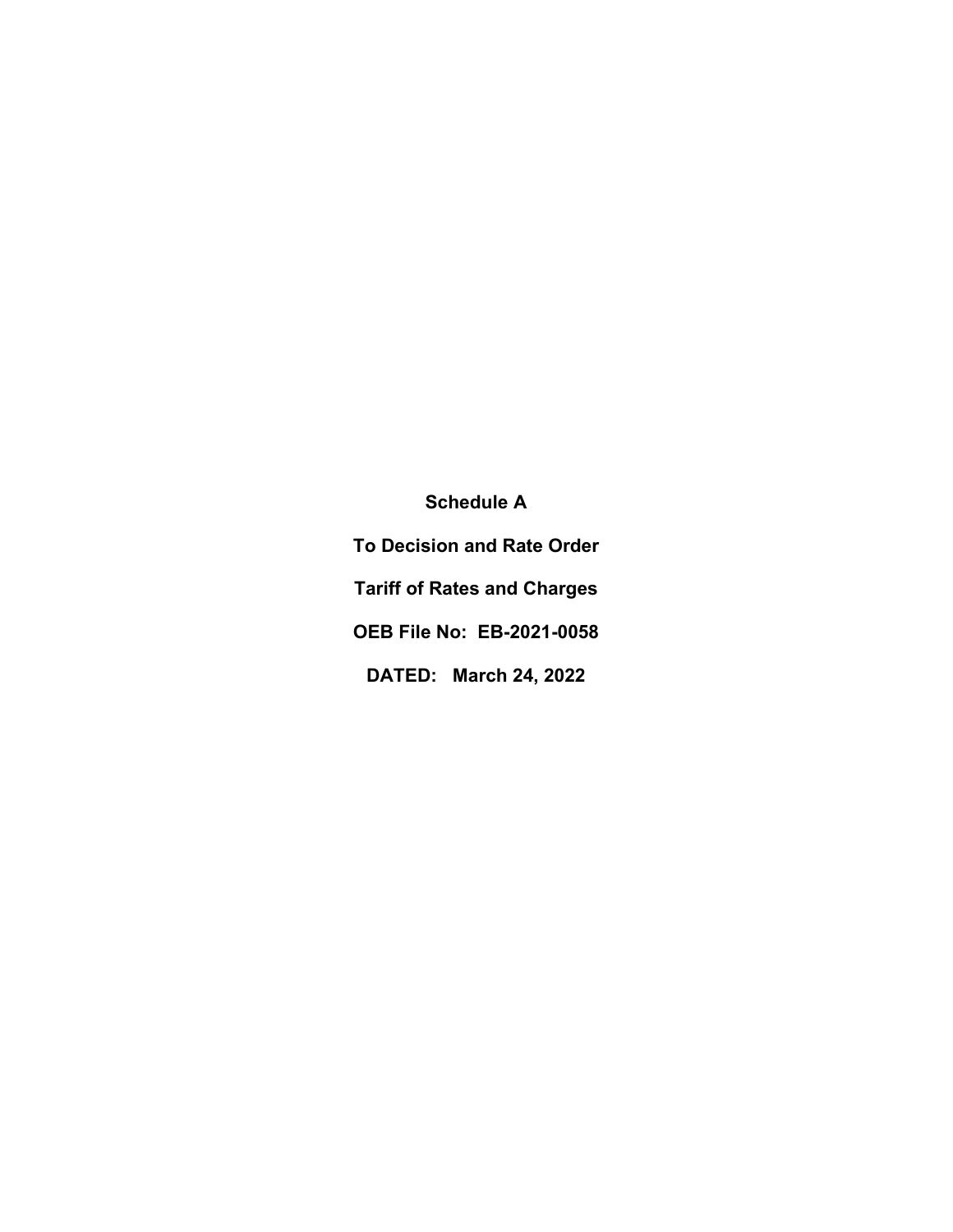## **Thunder Bay Rate Zone TARIFF OF RATES AND CHARGES**

**Effective and Implementation Date May 1, 2022 This schedule supersedes and replaces all previously approved schedules of Rates, Charges and Loss Factors**

**EB-2021-0058**

### **RESIDENTIAL SERVICE CLASSIFICATION**

This classification refers to an account taking electricity at 750 volts or less where the electricity is used exclusively in a separately metered living accommodation. Customers shall be residing in single-dwelling units that consist of a detached house or one unit of a semi-detached, duplex, triplex or quadruplex house, with a residential zoning. Separately metered dwellings within a town house complex or apartment building also qualify as residential customers. Class B consumers are defined in accordance with O. Reg. 429/04. Further servicing details are available in the distributor's Conditions of Service.

#### **APPLICATION**

The application of these rates and charges shall be in accordance with the Licence of the Distributor and any Code or Order of the Ontario Energy Board, and amendments thereto as approved by the Ontario Energy Board, which may be applicable to the administration of this schedule.

No rates and charges for the distribution of electricity and charges to meet the costs of any work or service done or furnished for the purpose of the distribution of electricity shall be made except as permitted by this schedule, unless required by the Distributor's Licence or a Code or Order of the Ontario Energy Board, and amendments thereto as approved by the Ontario Energy Board, or as specified herein.

Unless specifically noted, this schedule does not contain any charges for the electricity commodity, be it under the Regulated Price Plan, a contract with a retailer or the wholesale market price, as applicable. In addition, the charges in the MONTHLY RATES AND CHARGES - Regulatory Component of this schedule do not apply to a customer that is an embedded wholesale market participant.

It should be noted that this schedule does not list any charges, assessments, or credits that are required by law to be invoiced by a distributor and that are not subject to Ontario Energy Board approval, such as the Global Adjustment and the HST.

| Service Charge                                                                                        |          | 26.40    |
|-------------------------------------------------------------------------------------------------------|----------|----------|
| Smart Metering Entity Charge - effective until December 31, 2022                                      | S        | 0.57     |
| Rate Rider for Disposition of Global Adjustment Account (2022) - effective until April 30, 2023       |          |          |
| Applicable only for Non-RPP Customers                                                                 | \$/kWh   | 0.0021   |
| Rate Rider for Disposition of Deferral/Variance Accounts (2022) - effective until April 30, 2023      | \$/kWh   | (0.0008) |
| Rate Rider for Disposition of Capacity Based Recovery Account (2022) - effective until April 30, 2023 |          |          |
| Applicable only for Class B Customers                                                                 | \$/kWh   | (0.0001) |
| Retail Transmission Rate - Network Service Rate                                                       | \$/kWh   | 0.0081   |
| Retail Transmission Rate - Line and Transformation Connection Service Rate                            | \$/kWh   | 0.0058   |
| <b>MONTHLY RATES AND CHARGES - Regulatory Component</b>                                               |          |          |
| Wholesale Market Service Rate (WMS) - not including CBR                                               | \$/kWh   | 0.0030   |
| $O_{\text{max}}$ is the December of $O(1)$ and $O(1)$ and $O(1)$ and $O(1)$ and $O(1)$ and $O(1)$     | 0/1.111L | 0.0001   |

| Standard Supply Service - Administrative Charge (if applicable)  |        | 0.25   |
|------------------------------------------------------------------|--------|--------|
| Rural or Remote Electricity Rate Protection Charge (RRRP)        | \$/kWh | 0.0005 |
| Capacity Based Recovery (CBR) - Applicable for Class B Customers | \$/kWh | 0.0004 |
| Wholesale Market Service Rate (WMS) - not including CBR          | \$/kWh | 0.0030 |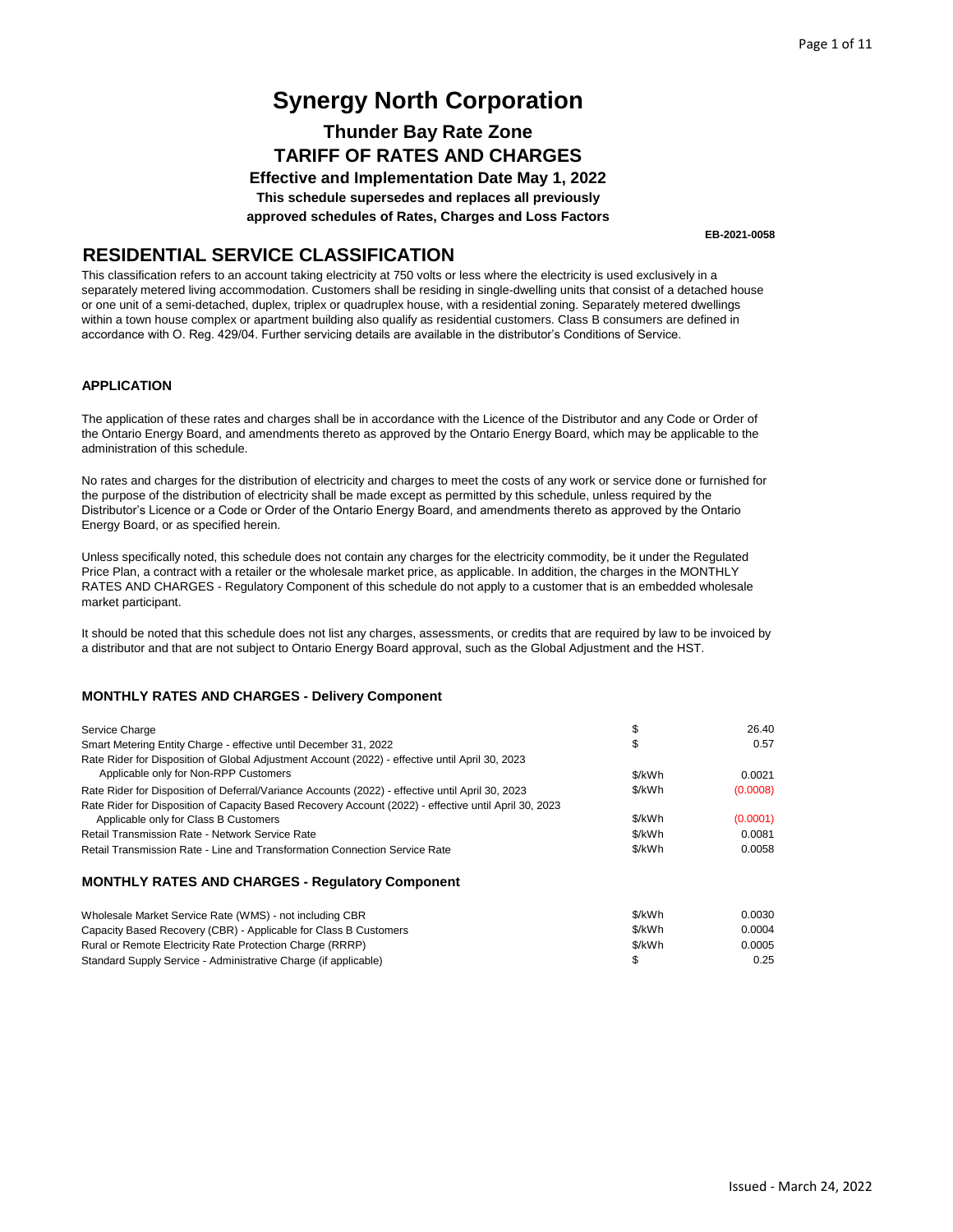### **Thunder Bay Rate Zone TARIFF OF RATES AND CHARGES**

**Effective and Implementation Date May 1, 2022 This schedule supersedes and replaces all previously**

**approved schedules of Rates, Charges and Loss Factors**

### **GENERAL SERVICE LESS THAN 50 KW SERVICE CLASSIFICATION**

This classification refers to a non-residential account taking electricity at 750 volts or less whose monthly average peak demand is less than, or is forecast to be less than, 50 kW. This class includes small commercial services such as small stores, small service stations, restaurants, churches, small offices and other establishments with similar loads. Class B consumers are defined in accordance with O. Reg. 429/04. Further servicing details are available in the distributor's Conditions of Service.

#### **APPLICATION**

The application of these rates and charges shall be in accordance with the Licence of the Distributor and any Code or Order of the Ontario Energy Board, and amendments thereto as approved by the Ontario Energy Board, which may be applicable to the administration of this schedule.

No rates and charges for the distribution of electricity and charges to meet the costs of any work or service done or furnished for the purpose of the distribution of electricity shall be made except as permitted by this schedule, unless required by the Distributor's Licence or a Code or Order of the Ontario Energy Board, and amendments thereto as approved by the Ontario Energy Board, or as specified herein.

Unless specifically noted, this schedule does not contain any charges for the electricity commodity, be it under the Regulated Price Plan, a contract with a retailer or the wholesale market price, as applicable. In addition, the charges in the MONTHLY RATES AND CHARGES - Regulatory Component of this schedule do not apply to a customer that is an embedded wholesale market participant.

It should be noted that this schedule does not list any charges, assessments, or credits that are required by law to be invoiced by a distributor and that are not subject to Ontario Energy Board approval, such as the Global Adjustment and the HST.

| Service Charge                                                                                                                                 | \$     | 29.49    |
|------------------------------------------------------------------------------------------------------------------------------------------------|--------|----------|
| Smart Metering Entity Charge - effective until December 31, 2022                                                                               | S      | 0.57     |
| Distribution Volumetric Rate                                                                                                                   | \$/kWh | 0.0192   |
| Rate Rider for Disposition of Global Adjustment Account (2022) - effective until April 30, 2023<br>Applicable only for Non-RPP Customers       | \$/kWh | 0.0021   |
| Rate Rider for Disposition of Deferral/Variance Accounts (2022) - effective until April 30, 2023                                               | \$/kWh | (0.0008) |
| Rate Rider for Disposition of Capacity Based Recovery Account (2022) - effective until April 30, 2023<br>Applicable only for Class B Customers | \$/kWh | (0.0001) |
| Retail Transmission Rate - Network Service Rate                                                                                                | \$/kWh | 0.0077   |
| Retail Transmission Rate - Line and Transformation Connection Service Rate                                                                     | \$/kWh | 0.0053   |
| <b>MONTHLY RATES AND CHARGES - Regulatory Component</b>                                                                                        |        |          |

| Wholesale Market Service Rate (WMS) - not including CBR          | \$/kWh | 0.0030 |
|------------------------------------------------------------------|--------|--------|
| Capacity Based Recovery (CBR) - Applicable for Class B Customers | \$/kWh | 0.0004 |
| Rural or Remote Electricity Rate Protection Charge (RRRP)        | \$/kWh | 0.0005 |
| Standard Supply Service - Administrative Charge (if applicable)  |        | 0.25   |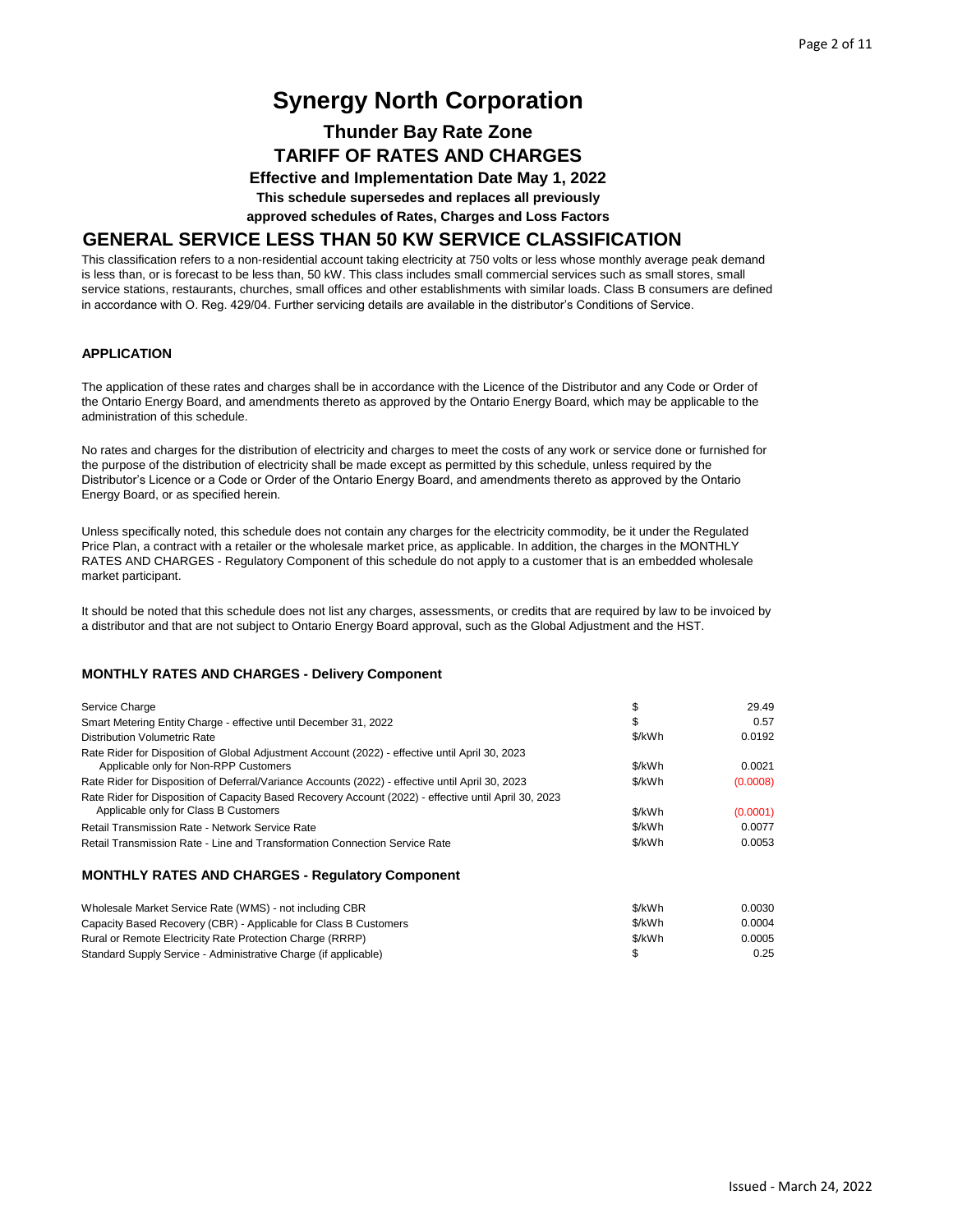### **Thunder Bay Rate Zone TARIFF OF RATES AND CHARGES**

**Effective and Implementation Date May 1, 2022 This schedule supersedes and replaces all previously**

**approved schedules of Rates, Charges and Loss Factors**

### **GENERAL SERVICE 50 TO 999 KW SERVICE CLASSIFICATION**

This classification refers to a non-residential account whose monthly average peak demand is equal to or greater than, or is forecast to be equal to or greater than, 50 kW but less than 1,000 kW. This class includes medium and large-size commercial buildings, apartment buildings, condominiums, trailer courts, industrial plants, as well as large stores, shopping centers, hospitals, manufacturing or processing plants, garages, storage buildings, hotels, motels, schools, colleges, arenas and other comparable premises. Note that for the application of the Retail Transmission Rate - Network Service Rate and the Retail Transmission Rate - Line and Transformation Connection Service Rate the following sub-classifications apply: General Service 50 to 1,000 kW non-interval metered

General Service 50 to 1,000 kW interval metered.

Class A and Class B consumers are defined in accordance with O. Reg. 429/04. Further servicing details are available in the distributor's Conditions of Service.

#### **APPLICATION**

The application of these rates and charges shall be in accordance with the Licence of the Distributor and any Code or Order of the Ontario Energy Board, and amendments thereto as approved by the Ontario Energy Board, which may be applicable to the administration of this schedule.

No rates and charges for the distribution of electricity and charges to meet the costs of any work or service done or furnished for the purpose of the distribution of electricity shall be made except as permitted by this schedule, unless required by the Distributor's Licence or a Code or Order of the Ontario Energy Board, and amendments thereto as approved by the Ontario Energy Board, or as specified herein.

Unless specifically noted, this schedule does not contain any charges for the electricity commodity, be it under the Regulated Price Plan, a contract with a retailer or the wholesale market price, as applicable. In addition, the charges in the MONTHLY RATES AND CHARGES - Regulatory Component of this schedule do not apply to a customer that is an embedded wholesale market participant.

If included in the following listing of monthly rates and charges, the rate rider for the disposition of WMS - Sub-account CBR Class B is not applicable to wholesale market participants (WMP), customers that transitioned between Class A and Class B during the variance account accumulation period, or to customers that were in Class A for the entire period. Customers who transitioned are to be charged or refunded their share of the variance disposed through customer specific billing adjustments. This rate rider is to be consistently applied for the entire period to the sunset date of the rate rider. In addition, this rate rider is applicable to all new Class B customers.

If included in the following listing of monthly rates and charges, the rate rider for the disposition of Global Adjustment is only applicable to non-RPP Class B customers. It is not applicable to WMP, customers that transitioned between Class A and Class B during the variance account accumulation period, or to customers that were in Class A for the entire period. Customers who transitioned are to be charged or refunded their share of the variance disposed through customer specific billing adjustments. This rate rider is to be consistently applied for the entire period to the sunset date of the rate rider. In addition, this rate rider is applicable to all new non-RPP Class B customers.

It should be noted that this schedule does not list any charges, assessments, or credits that are required by law to be invoiced by a distributor and that are not subject to Ontario Energy Board approval, such as the Global Adjustment and the HST.

| Service Charge                                                                                        | S      | 221.95   |
|-------------------------------------------------------------------------------------------------------|--------|----------|
| Distribution Volumetric Rate                                                                          | \$/kW  | 3.6086   |
| Rate Rider for Disposition of Global Adjustment Account (2022) - effective until April 30, 2023       |        |          |
| Applicable only for Non-RPP Customers                                                                 | \$/kWh | 0.0021   |
| Rate Rider for Disposition of Deferral/Variance Accounts (2022) - effective until April 30, 2023      | \$/kW  | (0.3257) |
| Rate Rider for Disposition of Capacity Based Recovery Account (2022) - effective until April 30, 2023 |        |          |
| Applicable only for Class B Customers                                                                 | \$/kW  | (0.0209) |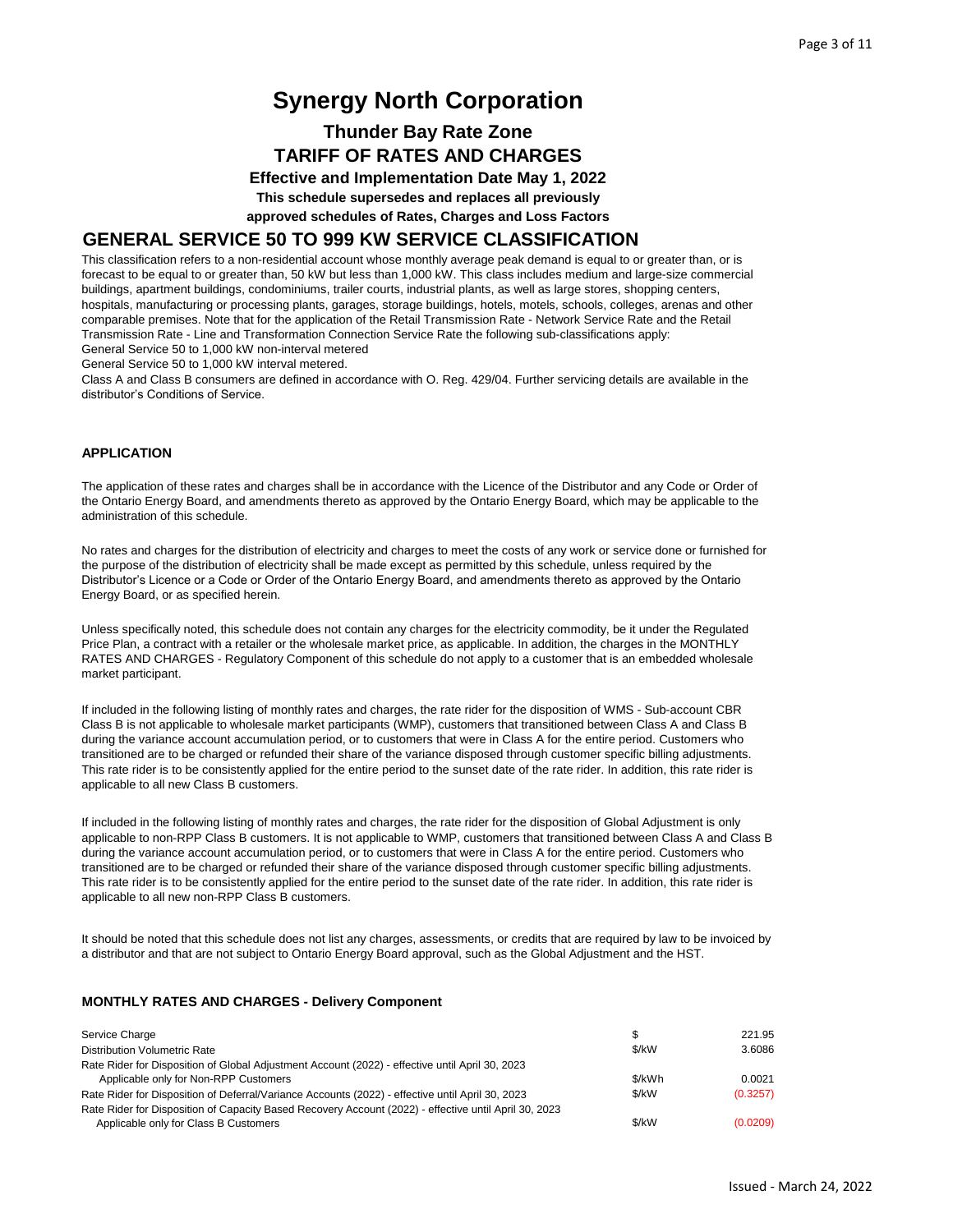## **Thunder Bay Rate Zone TARIFF OF RATES AND CHARGES**

**Effective and Implementation Date May 1, 2022 This schedule supersedes and replaces all previously approved schedules of Rates, Charges and Loss Factors**

| Retail Transmission Rate - Network Service Rate                                               | \$/kW     | 3.0259  |
|-----------------------------------------------------------------------------------------------|-----------|---------|
| Retail Transmission Rate - Line and Transformation Connection Service Rate                    | \$/kW     | 2.0233  |
| Retail Transmission Rate - Network Service Rate - Interval Metered                            | \$/kW     | 3.2099  |
| Retail Transmission Rate - Line and Transformation Connection Service Rate - Interval Metered | \$/kW     | 2.2365  |
| <b>MONTHLY RATES AND CHARGES - Requiatory Component</b>                                       |           |         |
| Wholesale Market Service Rate (WMS) - not including CBR                                       | \$/kWh    | 0.0030  |
| Canagity Based Becovery (CBB) Applicable for Class B Customers                                | $Q/L$ $M$ | n nnn 1 |

|        | v.vvəv         |
|--------|----------------|
| \$/kWh | 0.0004         |
| \$/kWh | 0.0005         |
|        | 0.25           |
|        | <b>JUNVVII</b> |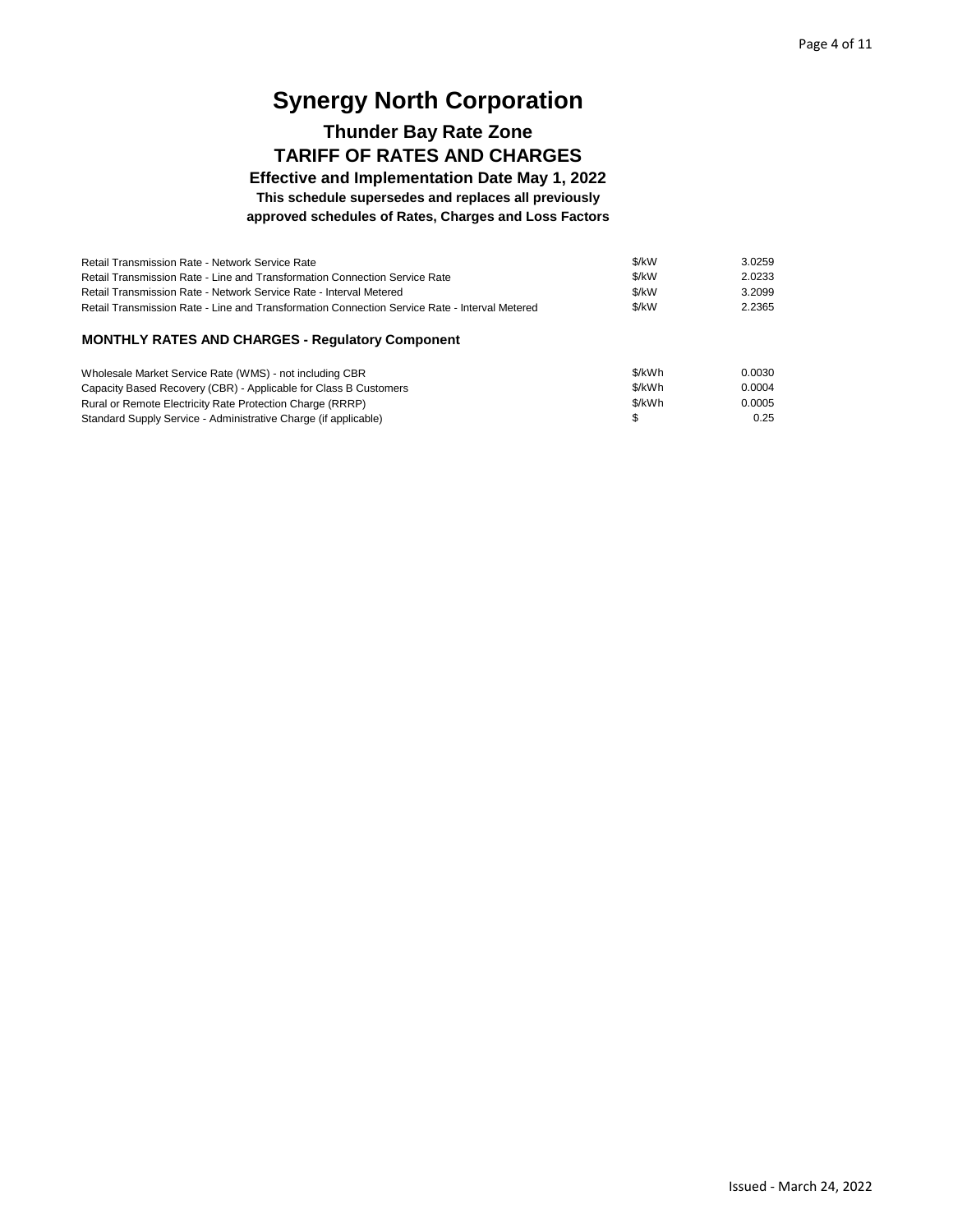## **Thunder Bay Rate Zone TARIFF OF RATES AND CHARGES**

**Effective and Implementation Date May 1, 2022 This schedule supersedes and replaces all previously**

**approved schedules of Rates, Charges and Loss Factors**

### **GENERAL SERVICE 1,000 KW OR GREATER SERVICE CLASSIFICATION**

This classification refers to a non-residential account whose monthly average peak demand is equal to or greater than, or is forecast to be equal to or greater than, 1,000 kW but less than 5,000 kW. Class A and Class B consumers are defined in accordance with O.Reg.429/04. Further servicing details are available in the distributor's Conditions of Service.

#### **APPLICATION**

The application of these rates and charges shall be in accordance with the Licence of the Distributor and any Code or Order of the Ontario Energy Board, and amendments thereto as approved by the Ontario Energy Board, which may be applicable to the administration of this schedule.

No rates and charges for the distribution of electricity and charges to meet the costs of any work or service done or furnished for the purpose of the distribution of electricity shall be made except as permitted by this schedule, unless required by the Distributor's Licence or a Code or Order of the Ontario Energy Board, and amendments thereto as approved by the Ontario Energy Board, or as specified herein.

Unless specifically noted, this schedule does not contain any charges for the electricity commodity, be it under the Regulated Price Plan, a contract with a retailer or the wholesale market price, as applicable. In addition, the charges in the MONTHLY RATES AND CHARGES - Regulatory Component of this schedule do not apply to a customer that is an embedded wholesale market participant.

If included in the following listing of monthly rates and charges, the rate rider for the disposition of WMS - Sub-account CBR Class B is not applicable to wholesale market participants (WMP), customers that transitioned between Class A and Class B during the variance account accumulation period, or to customers that were in Class A for the entire period. Customers who transitioned are to be charged or refunded their share of the variance disposed through customer specific billing adjustments. This rate rider is to be consistently applied for the entire period to the sunset date of the rate rider. In addition, this rate rider is applicable to all new Class B customers.

If included in the following listing of monthly rates and charges, the rate rider for the disposition of Global Adjustment is only applicable to non-RPP Class B customers. It is not applicable to WMP, customers that transitioned between Class A and Class B during the variance account accumulation period, or to customers that were in Class A for the entire period. Customers who transitioned are to be charged or refunded their share of the variance disposed through customer specific billing adjustments. This rate rider is to be consistently applied for the entire period to the sunset date of the rate rider. In addition, this rate rider is applicable to all new non-RPP Class B customers.

It should be noted that this schedule does not list any charges, assessments, or credits that are required by law to be invoiced by a distributor and that are not subject to Ontario Energy Board approval, such as the Global Adjustment and the HST.

#### **MONTHLY RATES AND CHARGES - Delivery Component**

Standard Supply Service - Administrative Charge (if applicable)

| Service Charge                                                                                                                                 | \$     | 3,175.60 |
|------------------------------------------------------------------------------------------------------------------------------------------------|--------|----------|
| Distribution Volumetric Rate                                                                                                                   | \$/kW  | 3.0416   |
| Rate Rider for Disposition of Global Adjustment Account (2022) - effective until April 30, 2023<br>Applicable only for Non-RPP Customers       | \$/kWh | 0.0021   |
| Rate Rider for Disposition of Deferral/Variance Accounts (2022) - effective until April 30, 2023                                               | \$/kW  | (0.2616) |
| Rate Rider for Disposition of Capacity Based Recovery Account (2022) - effective until April 30, 2023<br>Applicable only for Class B Customers | \$/kW  | (0.0095) |
| Retail Transmission Rate - Network Service Rate                                                                                                | \$/kW  | 3.2099   |
| Retail Transmission Rate - Line and Transformation Connection Service Rate                                                                     | \$/kW  | 2.2365   |
| <b>MONTHLY RATES AND CHARGES - Requiatory Component</b>                                                                                        |        |          |
| Wholesale Market Service Rate (WMS) - not including CBR                                                                                        | \$/kWh | 0.0030   |
| Capacity Based Recovery (CBR) - Applicable for Class B Customers                                                                               | \$/kWh | 0.0004   |
| Rural or Remote Electricity Rate Protection Charge (RRRP)                                                                                      | \$/kWh | 0.0005   |

 $$ 0.25$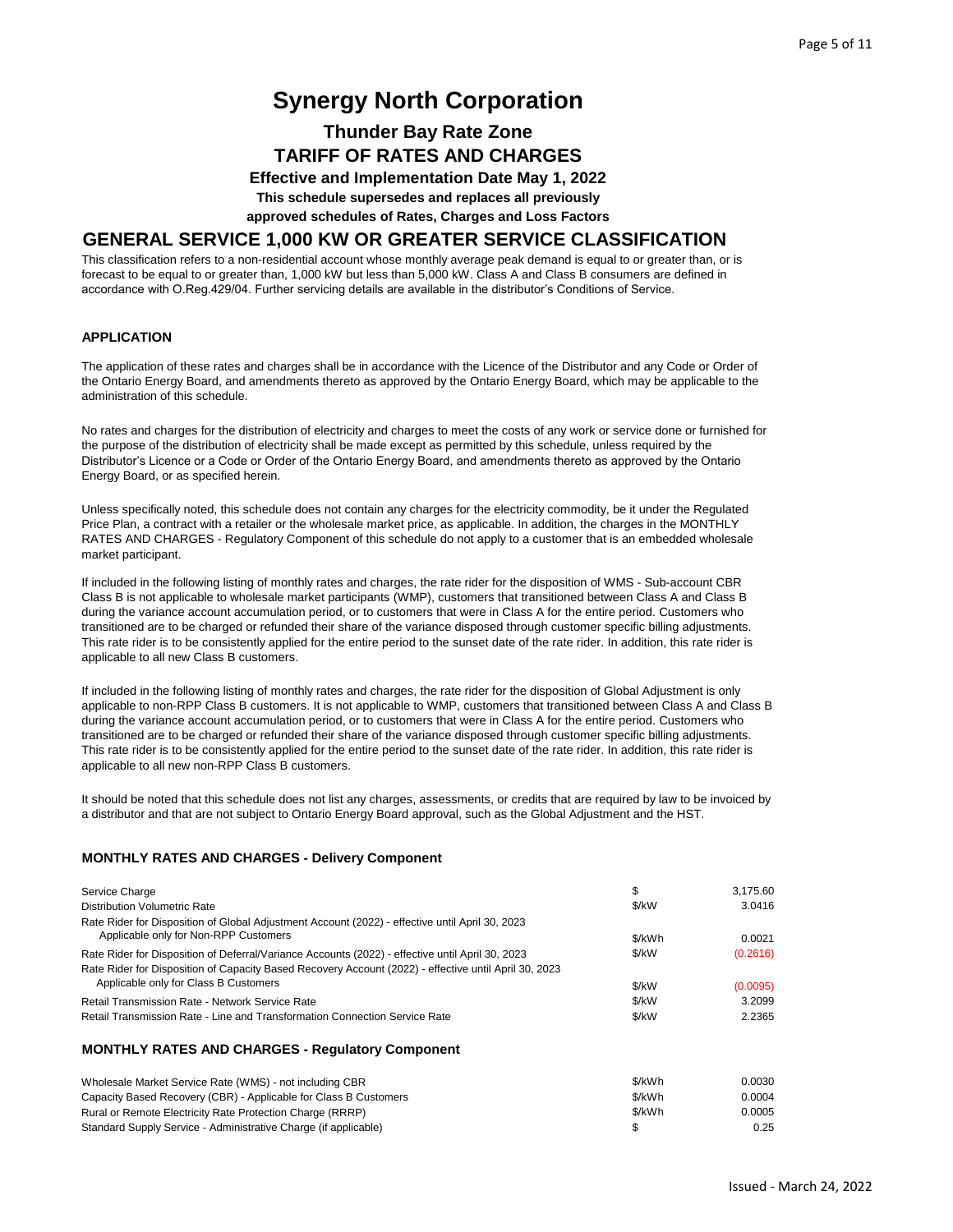### **Thunder Bay Rate Zone TARIFF OF RATES AND CHARGES**

**Effective and Implementation Date May 1, 2022 This schedule supersedes and replaces all previously**

**approved schedules of Rates, Charges and Loss Factors**

#### **UNMETERED SCATTERED LOAD SERVICE CLASSIFICATION**

This classification refers to an account taking electricity at 750 volts or less whose monthly average peak demand is less than, or is forecast to be less than, 50 kW and the consumption is unmetered. Such connections include cable TV power packs, bus shelters, telephone booths, traffic lights, railway crossings, private sentinel lighting etc. The customer will provide detailed manufacturing information/documentation with regard to electrical demand/ consumption of the proposed unmetered load. Further servicing details are available in the distributor's Conditions of Service.

#### **APPLICATION**

The application of these rates and charges shall be in accordance with the Licence of the Distributor and any Code or Order of the Ontario Energy Board, and amendments thereto as approved by the Ontario Energy Board, which may be applicable to the administration of this schedule.

No rates and charges for the distribution of electricity and charges to meet the costs of any work or service done or furnished for the purpose of the distribution of electricity shall be made except as permitted by this schedule, unless required by the Distributor's Licence or a Code or Order of the Ontario Energy Board, and amendments thereto as approved by the Ontario Energy Board, or as specified herein.

Unless specifically noted, this schedule does not contain any charges for the electricity commodity, be it under the Regulated Price Plan, a contract with a retailer or the wholesale market price, as applicable. In addition, the charges in the MONTHLY RATES AND CHARGES - Regulatory Component of this schedule do not apply to a customer that is an embedded wholesale market participant.

It should be noted that this schedule does not list any charges, assessments, or credits that are required by law to be invoiced by a distributor and that are not subject to Ontario Energy Board approval, such as the Global Adjustment and the HST.

#### **MONTHLY RATES AND CHARGES - Delivery Component**

| Service Charge (per connection)                                                                       | \$     | 8.79     |
|-------------------------------------------------------------------------------------------------------|--------|----------|
| Distribution Volumetric Rate                                                                          | \$/kWh | 0.0128   |
| Rate Rider for Disposition of Global Adjustment Account (2022) - effective until April 30, 2023       |        |          |
| Applicable only for Non-RPP Customers                                                                 | \$/kWh | 0.0021   |
| Rate Rider for Disposition of Deferral/Variance Accounts (2022) - effective until April 30, 2023      | \$/kWh | (0.0008) |
| Rate Rider for Disposition of Capacity Based Recovery Account (2022) - effective until April 30, 2023 |        |          |
| Applicable only for Class B Customers                                                                 | \$/kWh | (0.0001) |
| Retail Transmission Rate - Network Service Rate                                                       | \$/kWh | 0.0077   |
| Retail Transmission Rate - Line and Transformation Connection Service Rate                            | \$/kWh | 0.0053   |
| <b>MONTHLY RATES AND CHARGES - Regulatory Component</b>                                               |        |          |
| Wholesale Market Service Rate (WMS) - not including CBR                                               | \$/kWh | 0.0030   |
| Capacity Based Recovery (CBR) - Applicable for Class B Customers                                      | \$/kWh | 0.0004   |
| Rural or Remote Electricity Rate Protection Charge (RRRP)                                             | \$/kWh | 0.0005   |
| Standard Supply Service - Administrative Charge (if applicable)                                       | S      | 0.25     |

Standard Supply Service - Administrative Charge (if applicable)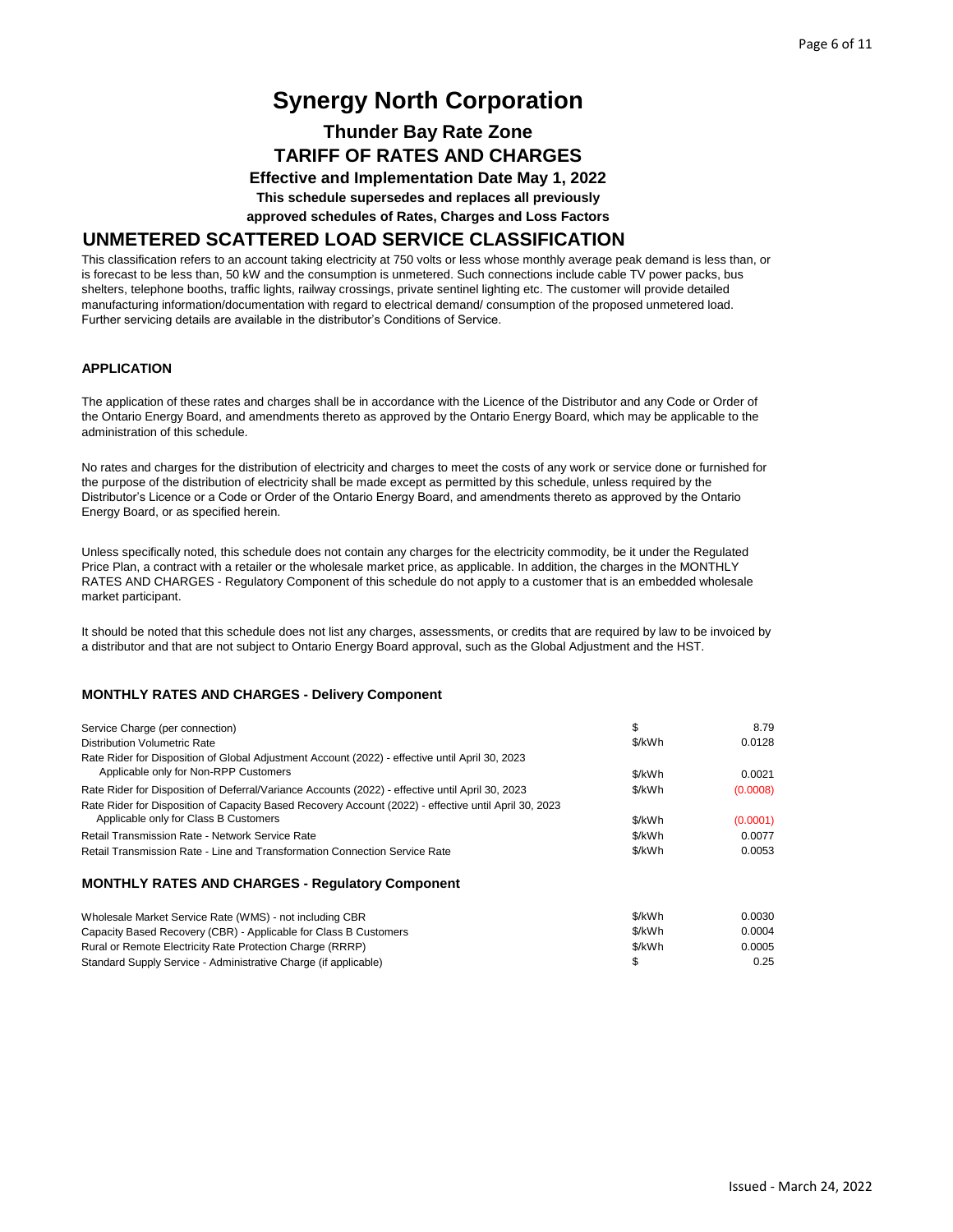### **Thunder Bay Rate Zone TARIFF OF RATES AND CHARGES**

**Effective and Implementation Date May 1, 2022 This schedule supersedes and replaces all previously**

**approved schedules of Rates, Charges and Loss Factors**

### **SENTINEL LIGHTING SERVICE CLASSIFICATION**

This classification refers to accounts that are an unmetered lighting load supplied to a sentinel light. Further servicing details are available in the distributor's Conditions of Service.

#### **APPLICATION**

The application of these rates and charges shall be in accordance with the Licence of the Distributor and any Code or Order of the Ontario Energy Board, and amendments thereto as approved by the Ontario Energy Board, which may be applicable to the administration of this schedule.

No rates and charges for the distribution of electricity and charges to meet the costs of any work or service done or furnished for the purpose of the distribution of electricity shall be made except as permitted by this schedule, unless required by the Distributor's Licence or a Code or Order of the Ontario Energy Board, and amendments thereto as approved by the Ontario Energy Board, or as specified herein.

Unless specifically noted, this schedule does not contain any charges for the electricity commodity, be it under the Regulated Price Plan, a contract with a retailer or the wholesale market price, as applicable. In addition, the charges in the MONTHLY RATES AND CHARGES - Regulatory Component of this schedule do not apply to a customer that is an embedded wholesale market participant.

It should be noted that this schedule does not list any charges, assessments, or credits that are required by law to be invoiced by a distributor and that are not subject to Ontario Energy Board approval, such as the Global Adjustment and the HST.

| Service Charge (per connection)                                                                                                                | \$     | 8.67     |
|------------------------------------------------------------------------------------------------------------------------------------------------|--------|----------|
| Distribution Volumetric Rate                                                                                                                   | \$/kW  | 6.9562   |
| Rate Rider for Disposition of Global Adjustment Account (2022) - effective until April 30, 2023<br>Applicable only for Non-RPP Customers       | \$/kWh | 0.0021   |
| Rate Rider for Disposition of Deferral/Variance Accounts (2022) - effective until April 30, 2023                                               | \$/kW  | (0.2787) |
| Rate Rider for Disposition of Capacity Based Recovery Account (2022) - effective until April 30, 2023<br>Applicable only for Class B Customers | \$/kW  | (0.0179) |
| Retail Transmission Rate - Network Service Rate                                                                                                | \$/kW  | 2.2938   |
| Retail Transmission Rate - Line and Transformation Connection Service Rate                                                                     | \$/kW  | 1.5971   |
| <b>MONTHLY RATES AND CHARGES - Requiatory Component</b>                                                                                        |        |          |

| Wholesale Market Service Rate (WMS) - not including CBR          | \$/kWh | 0.0030 |
|------------------------------------------------------------------|--------|--------|
| Capacity Based Recovery (CBR) - Applicable for Class B Customers | \$/kWh | 0.0004 |
| Rural or Remote Electricity Rate Protection Charge (RRRP)        | \$/kWh | 0.0005 |
| Standard Supply Service - Administrative Charge (if applicable)  |        | 0.25   |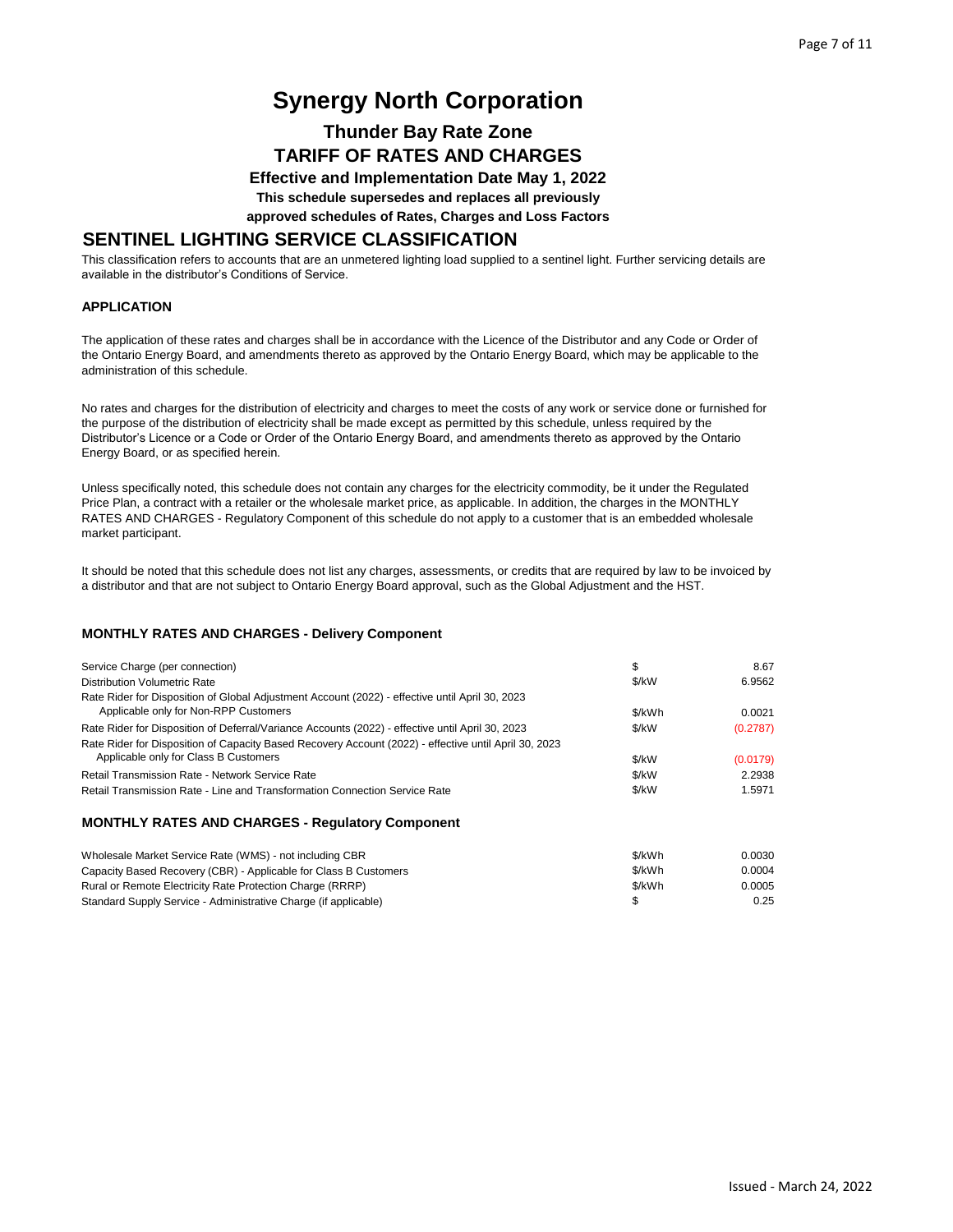### **Thunder Bay Rate Zone TARIFF OF RATES AND CHARGES**

**Effective and Implementation Date May 1, 2022 This schedule supersedes and replaces all previously**

**approved schedules of Rates, Charges and Loss Factors**

### **STREET LIGHTING SERVICE CLASSIFICATION**

This classification refers to an account for roadway lighting with a Municipality, Regional Municipality, Ministry of Transportation and private roadway lighting operation, controlled by photocells. The consumption for these customers will be based on the calculated load times the required lighting times established in the approved Ontario Energy Board street lighting load shape template. Further servicing details are available in the distributor's Conditions of Service.

#### **APPLICATION**

The application of these rates and charges shall be in accordance with the Licence of the Distributor and any Code or Order of the Ontario Energy Board, and amendments thereto as approved by the Ontario Energy Board, which may be applicable to the administration of this schedule.

No rates and charges for the distribution of electricity and charges to meet the costs of any work or service done or furnished for the purpose of the distribution of electricity shall be made except as permitted by this schedule, unless required by the Distributor's Licence or a Code or Order of the Ontario Energy Board, and amendments thereto as approved by the Ontario Energy Board, or as specified herein.

Unless specifically noted, this schedule does not contain any charges for the electricity commodity, be it under the Regulated Price Plan, a contract with a retailer or the wholesale market price, as applicable. In addition, the charges in the MONTHLY RATES AND CHARGES - Regulatory Component of this schedule do not apply to a customer that is an embedded wholesale market participant.

It should be noted that this schedule does not list any charges, assessments, or credits that are required by law to be invoiced by a distributor and that are not subject to Ontario Energy Board approval, such as the Global Adjustment and the HST.

#### **MONTHLY RATES AND CHARGES - Delivery Component**

| Service Charge (per connection)                                                                                                                | \$     | 1.21     |
|------------------------------------------------------------------------------------------------------------------------------------------------|--------|----------|
| Distribution Volumetric Rate                                                                                                                   | \$/kW  | 7.2508   |
| Rate Rider for Disposition of Global Adjustment Account (2022) - effective until April 30, 2023<br>Applicable only for Non-RPP Customers       | \$/kWh | 0.0021   |
| Rate Rider for Disposition of Deferral/Variance Accounts (2022) - effective until April 30, 2023                                               | \$/kW  | (0.2865) |
| Rate Rider for Disposition of Capacity Based Recovery Account (2022) - effective until April 30, 2023<br>Applicable only for Class B Customers | \$/kW  | (0.0185) |
| Retail Transmission Rate - Network Service Rate                                                                                                | \$/kW  | 2.2818   |
| Retail Transmission Rate - Line and Transformation Connection Service Rate                                                                     | \$/kW  | 1.5643   |
| <b>MONTHLY RATES AND CHARGES - Regulatory Component</b>                                                                                        |        |          |
| Wholesale Market Service Rate (WMS) - not including CBR                                                                                        | \$/kWh | 0.0030   |
| Capacity Based Recovery (CBR) - Applicable for Class B Customers                                                                               | \$/kWh | 0.0004   |

Rural or Remote Electricity Rate Protection Charge (RRRP)

Standard Supply Service - Administrative Charge (if applicable)

\$/kWh 0.0005 \$ 0.25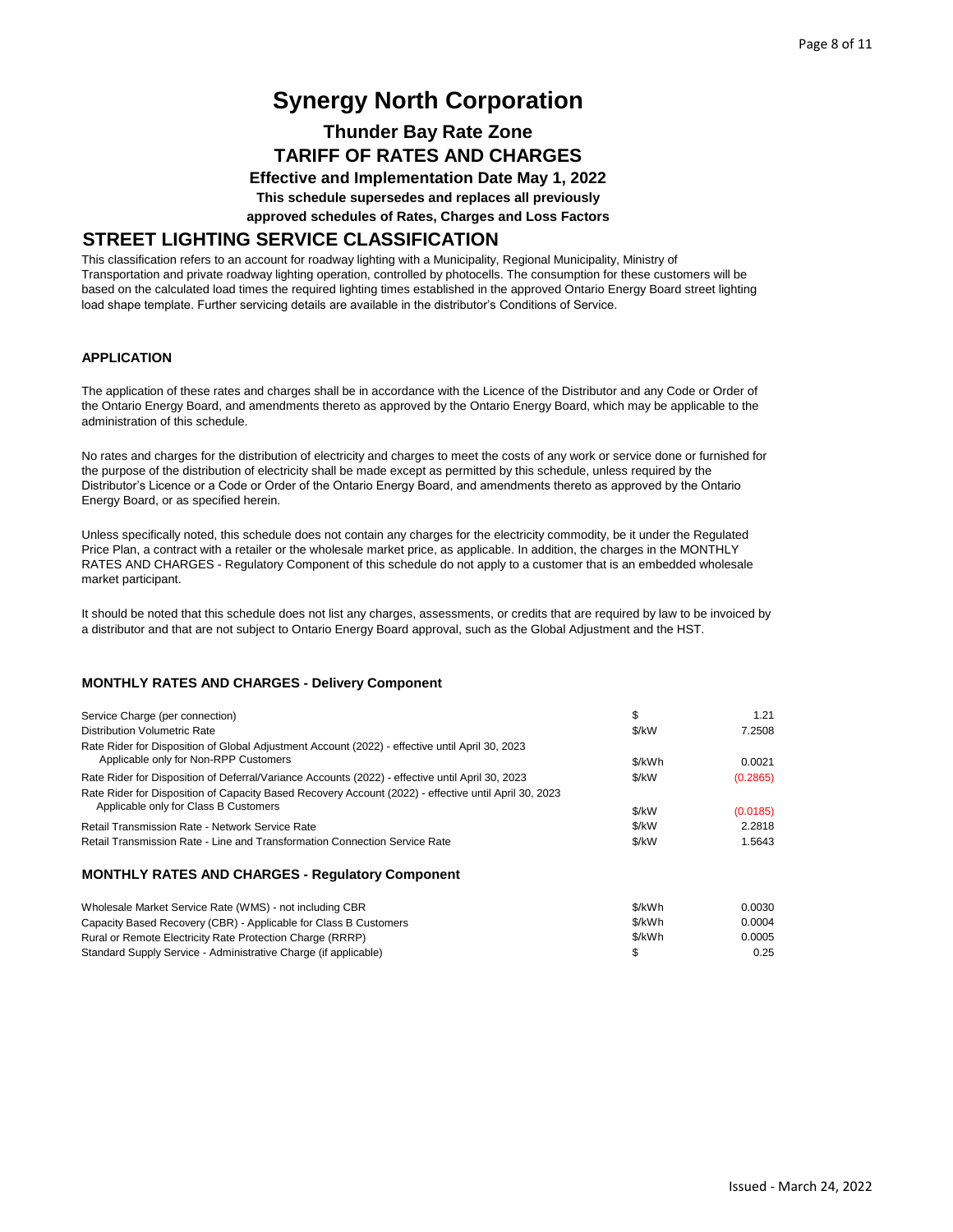## **Thunder Bay Rate Zone TARIFF OF RATES AND CHARGES**

**Effective and Implementation Date May 1, 2022 This schedule supersedes and replaces all previously**

**approved schedules of Rates, Charges and Loss Factors**

### **microFIT SERVICE CLASSIFICATION**

This classification applies to an electricity generation facility contracted under the Independent Electricity System Operator's microFIT program and connected to the distributor's distribution system. Further servicing details are available in the distributor's Conditions of Service.

#### **APPLICATION**

The application of these rates and charges shall be in accordance with the Licence of the Distributor and any Code or Order of the Ontario Energy Board, and amendments thereto as approved by the Ontario Energy Board, which may be applicable to the administration of this schedule.

No rates and charges for the distribution of electricity and charges to meet the costs of any work or service done or furnished for the purpose of the distribution of electricity shall be made except as permitted by this schedule, unless required by the Distributor's Licence or a Code or Order of the Ontario Energy Board, and amendments thereto as approved by the Ontario Energy Board, or as specified herein.

Unless specifically noted, this schedule does not contain any charges for the electricity commodity, be it under the Regulated Price Plan, a contract with a retailer or the wholesale market price, as applicable.

It should be noted that this schedule does not list any charges, assessments, or credits that are required by law to be invoiced by a distributor and that are not subject to Ontario Energy Board approval, such as the Global Adjustment and the HST.

#### **MONTHLY RATES AND CHARGES - Delivery Component**

Service Charge **4.55** 4.55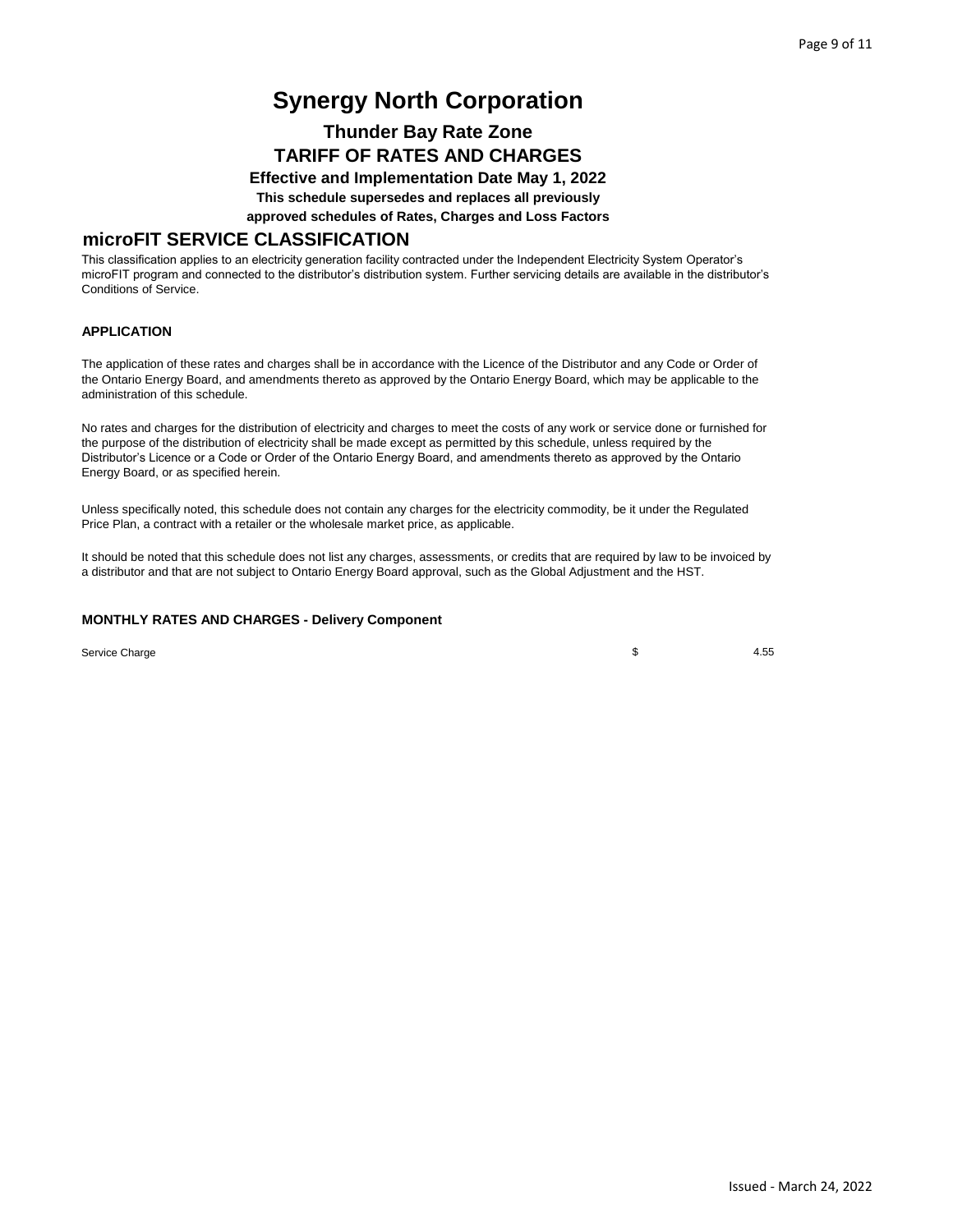## **Thunder Bay Rate Zone TARIFF OF RATES AND CHARGES**

**Effective and Implementation Date May 1, 2022 This schedule supersedes and replaces all previously**

**approved schedules of Rates, Charges and Loss Factors**

### **ALLOWANCES**

| Transformer Allowance for Ownership - per kW of billing demand/month                    | \$/kW | (0.60) |
|-----------------------------------------------------------------------------------------|-------|--------|
| Primary Metering Allowance for Transformer Losses - applied to measured demand & energy | %     | (1.00) |

### **SPECIFIC SERVICE CHARGES**

The application of these rates and charges shall be in accordance with the Licence of the Distributor and any Code or Order of the Ontario Energy Board, and amendments thereto as approved by the Ontario Energy Board, which may be applicable to the administration of this schedule.

No charges to meet the costs of any work or service done or furnished for the purpose of the distribution of electricity shall be made except as permitted by this schedule, unless required by the Distributor's Licence or a Code or Order of the Ontario Energy Board, and amendments thereto as approved by the Ontario Energy Board, or as specified herein.

It should be noted that this schedule does not list any charges, assessments, or credits that are required by law to be invoiced by a distributor and that are not subject to Ontario Energy Board approval, such as the Global Adjustment and the HST.

#### **Customer Administration**

| Arrears certificate                                                                       | \$ | 15.00  |
|-------------------------------------------------------------------------------------------|----|--------|
| Statement of account                                                                      | S  | 15.00  |
| Easement letter                                                                           |    | 15.00  |
| Account history                                                                           |    | 15.00  |
| Returned cheque (plus bank charges)                                                       | \$ | 25.00  |
| Legal letter charge                                                                       | S  | 15.00  |
| Account set up charge/change of occupancy charge (plus credit agency costs if applicable) | \$ | 30.00  |
| Special meter reads                                                                       | \$ | 30.00  |
| Meter dispute charge plus Measurement Canada fees (if meter found correct)                | \$ | 30.00  |
| <b>Non-Payment of Account</b>                                                             |    |        |
| Late payment - per month                                                                  |    |        |
| (effective annual rate 19.56% per annum or 0.04896% compounded daily rate)                | %  | 1.50   |
| Reconnection at meter - during regular hours                                              | \$ | 65.00  |
| Reconnection at meter - after regular hours                                               | \$ | 185.00 |
| Reconnection at pole - during regular hours                                               | \$ | 185.00 |
| Reconnection at pole - after regular hours                                                | \$ | 415.00 |
| Other                                                                                     |    |        |
| Service call - customer-owned equipment                                                   | \$ | 30.00  |
| Service call - after regular hours                                                        | \$ | 165.00 |
| Specific charge for access to the power poles - \$/pole/year                              |    |        |
| (with the exception of wireless attachments)                                              | \$ | 34.76  |
|                                                                                           |    |        |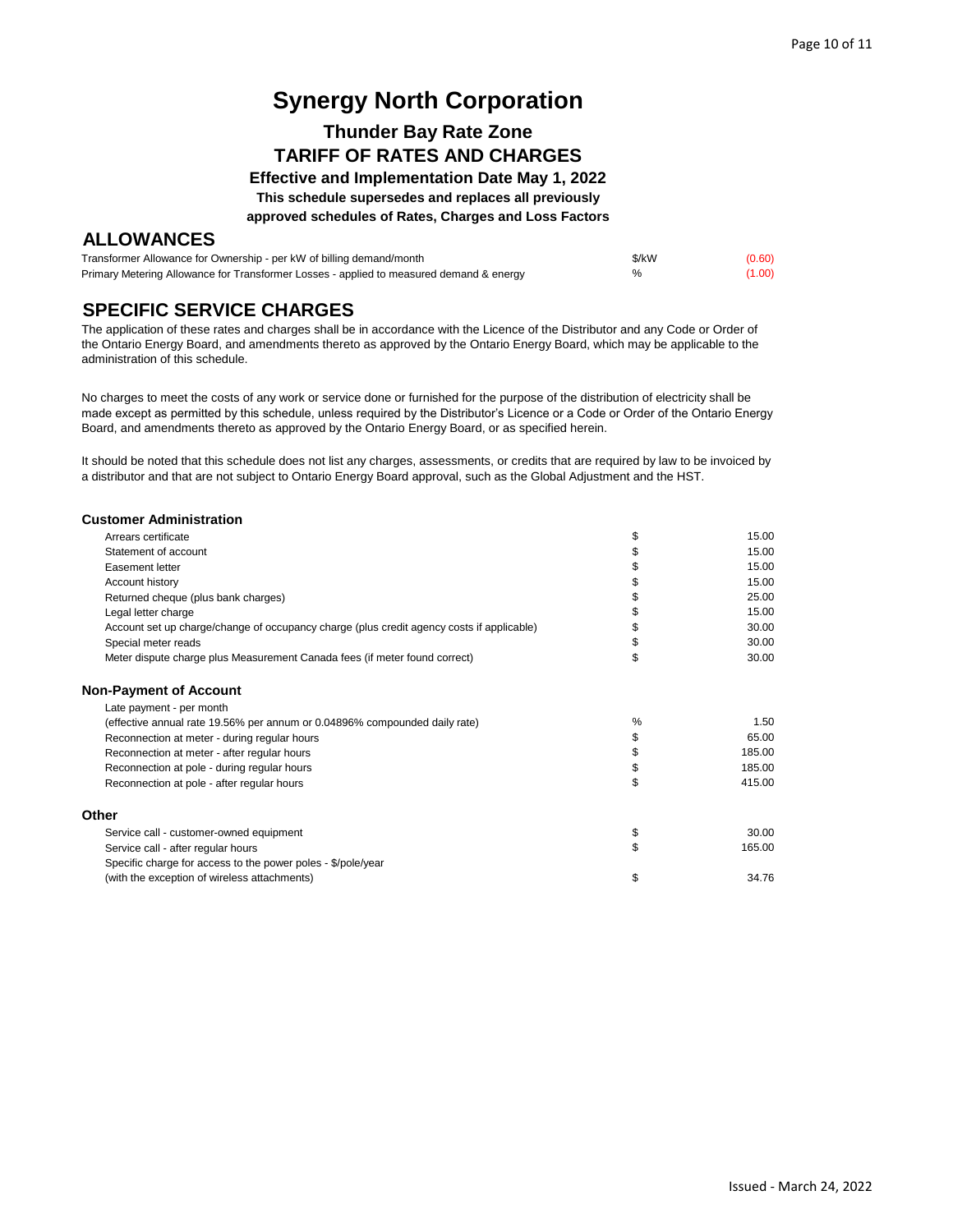### **Thunder Bay Rate Zone TARIFF OF RATES AND CHARGES**

**Effective and Implementation Date May 1, 2022 This schedule supersedes and replaces all previously**

**approved schedules of Rates, Charges and Loss Factors**

### **RETAIL SERVICE CHARGES (if applicable)**

The application of these rates and charges shall be in accordance with the Licence of the Distributor and any Code or Order of the Ontario Energy Board, and amendments thereto as approved by the Ontario Energy Board, which may be applicable to the administration of this schedule.

No rates and charges for the distribution of electricity and charges to meet the costs of any work or service done or furnished for the purpose of the distribution of electricity shall be made except as permitted by this schedule, unless required by the Distributor's Licence or a Code or Order of the Ontario Energy Board, and amendments thereto as approved by the Ontario Energy Board, or as specified herein.

Unless specifically noted, this schedule does not contain any charges for the electricity commodity, be it under the Regulated Price Plan, a contract with a retailer or the wholesale market price, as applicable.

It should be noted that this schedule does not list any charges, assessments, or credits that are required by law to be invoiced by a distributor and that are not subject to Ontario Energy Board approval, such as the Global Adjustment and the HST.

Retail Service Charges refer to services provided by a distributor to retailers or customers related to the supply of competitive electricity.

| One-time charge, per retailer, to establish the service agreement between the distributor and the retailer         |                            | 107.68    |
|--------------------------------------------------------------------------------------------------------------------|----------------------------|-----------|
| Monthly fixed charge, per retailer                                                                                 | S                          | 43.08     |
| Monthly variable charge, per customer, per retailer                                                                | \$/cust.                   | 1.07      |
| Distributor-consolidated billing monthly charge, per customer, per retailer                                        | $\mathcal{S}/\text{cust}.$ | 0.64      |
| Retailer-consolidated billing monthly credit, per customer, per retailer                                           | \$/cut.                    | (0.64)    |
| Service Transaction Requests (STR)                                                                                 |                            |           |
| Request fee, per request, applied to the requesting party                                                          |                            | 0.54      |
| Processing fee, per request, applied to the requesting party                                                       |                            | 1.07      |
| Request for customer information as outlined in Section 10.6.3 and Chapter 11 of the Retail                        |                            |           |
| Settlement Code directly to retailers and customers, if not delivered electronically through the                   |                            |           |
| Electronic Business Transaction (EBT) system, applied to the requesting party                                      |                            |           |
| Up to twice a year                                                                                                 |                            | no charge |
| More than twice a year, per request (plus incremental delivery costs)                                              |                            | 4.31      |
| Notice of switch letter charge, per letter (unless the distributor has opted out of applying the charge as per the |                            |           |
| Ontario Energy Board's Decision and Order EB-2015-0304, issued on February 14, 2019)                               |                            | 2.15      |

## **LOSS FACTORS**

If the distributor is not capable of prorating changed loss factors jointly with distribution rates, the revised loss factors will be implemented upon the first subsequent billing for each billing cycle.

| Total Loss Factor - Secondary Metered Customer | .0394 |
|------------------------------------------------|-------|
| Total Loss Factor - Primary Metered Customer   | .0290 |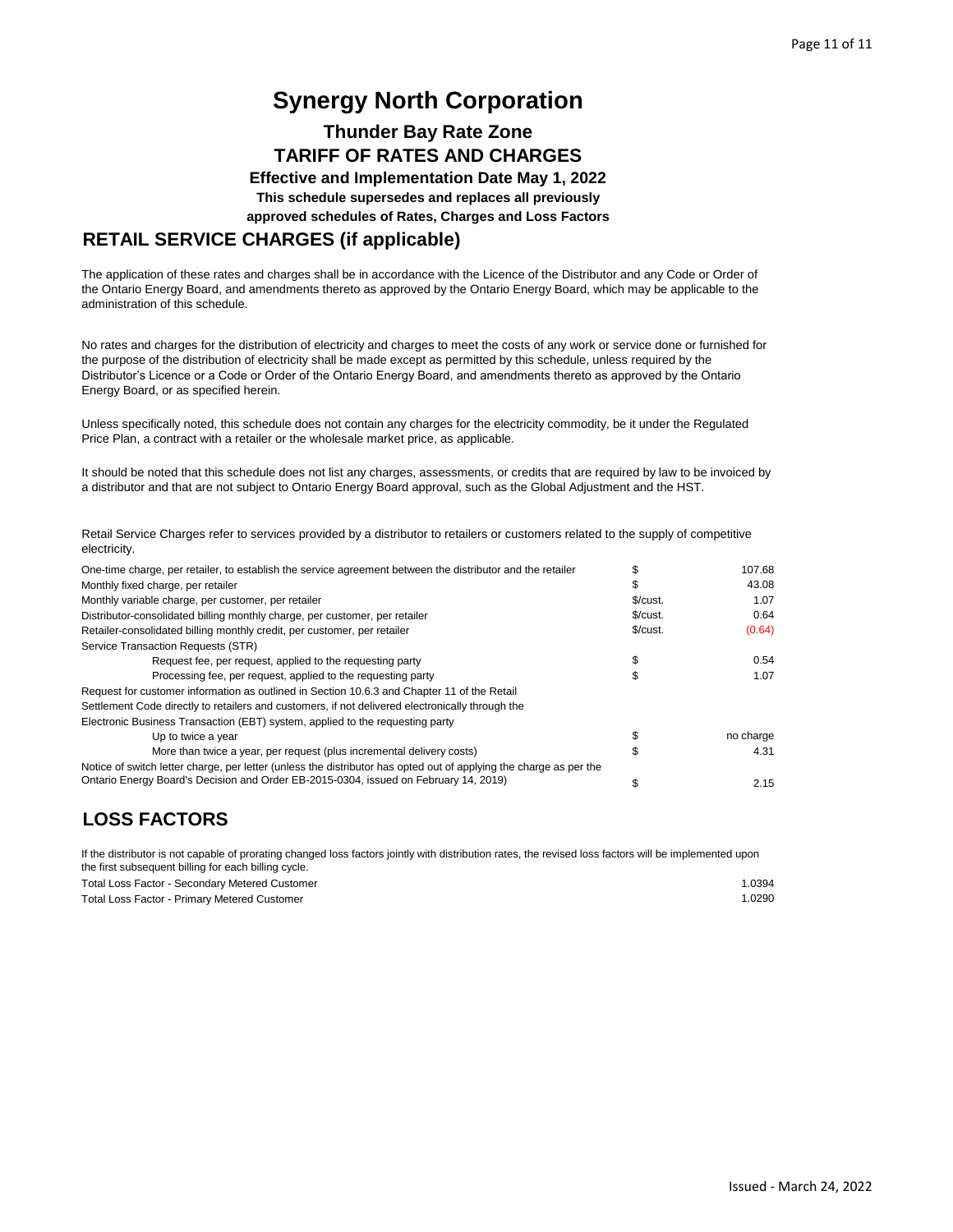## **Kenora Rate Zone TARIFF OF RATES AND CHARGES**

**Effective and Implementation Date May 1, 2022 This schedule supersedes and replaces all previously approved schedules of Rates, Charges and Loss Factors**

**EB-2021-0058**

### **RESIDENTIAL SERVICE CLASSIFICATION**

All services supplied to single-family dwelling units for domestic or household purposes shall be classified as residential service. Subclasses would be:

**Overhead** 

 Transformers not on private property Transformers on private property Underground

Transformers not on private property

Transformers on private property

Class B consumers are defined in accordance with O. Reg. 429/04. Further servicing details are available in the distributor's Conditions of Service.

#### **APPLICATION**

The application of these rates and charges shall be in accordance with the Licence of the Distributor and any Code or Order of the Ontario Energy Board, and amendments thereto as approved by the Ontario Energy Board, which may be applicable to the administration of this schedule.

No rates and charges for the distribution of electricity and charges to meet the costs of any work or service done or furnished for the purpose of the distribution of electricity shall be made except as permitted by this schedule, unless required by the Distributor's Licence or a Code or Order of the Ontario Energy Board, and amendments thereto as approved by the Ontario Energy Board, or as specified herein.

Unless specifically noted, this schedule does not contain any charges for the electricity commodity, be it under the Regulated Price Plan, a contract with a retailer or the wholesale market price, as applicable. In addition, the charges in the MONTHLY RATES AND CHARGES - Regulatory Component of this schedule do not apply to a customer that is an embedded wholesale market participant.

It should be noted that this schedule does not list any charges, assessments, or credits that are required by law to be invoiced by a distributor and that are not subject to Ontario Energy Board approval, such as the Global Adjustment and the HST.

| Service Charge                                                                                                                           | \$     | 32.50    |
|------------------------------------------------------------------------------------------------------------------------------------------|--------|----------|
| Smart Metering Entity Charge - effective until December 31, 2022                                                                         | \$     | 0.57     |
| Rate Rider for Disposition of Global Adjustment Account (2022) - effective until April 30, 2023<br>Applicable only for Non-RPP Customers | \$/kWh | (0.0001) |
| Rate Rider for Disposition of Deferral/Variance Accounts (2022) - effective until April 30, 2023                                         | \$/kWh | 0.0002   |
| Retail Transmission Rate - Network Service Rate                                                                                          | \$/kWh | 0.0093   |
| Retail Transmission Rate - Line and Transformation Connection Service Rate                                                               | \$/kWh | 0.0018   |
| <b>MONTHLY RATES AND CHARGES - Requiatory Component</b>                                                                                  |        |          |
| Wholesale Market Service Rate (WMS) - not including CBR                                                                                  | \$/kWh | 0.0030   |
| Capacity Based Recovery (CBR) - Applicable for Class B Customers                                                                         | \$/kWh | 0.0004   |
| Rural or Remote Electricity Rate Protection Charge (RRRP)                                                                                | \$/kWh | 0.0005   |
| Standard Supply Service - Administrative Charge (if applicable)                                                                          | \$     | 0.25     |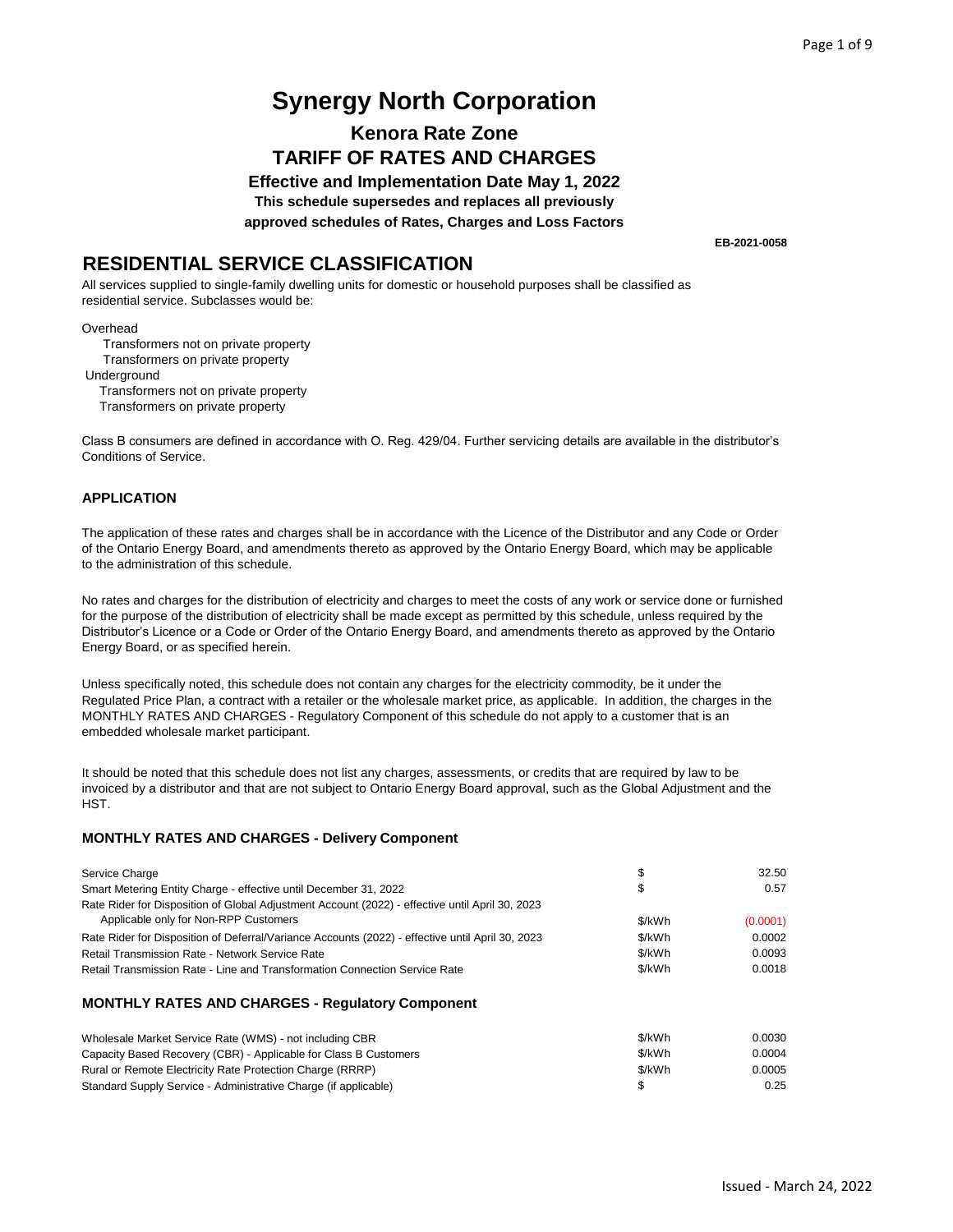## **Kenora Rate Zone TARIFF OF RATES AND CHARGES**

**Effective and Implementation Date May 1, 2022**

**This schedule supersedes and replaces all previously**

**approved schedules of Rates, Charges and Loss Factors**

### **GENERAL SERVICE LESS THAN 50 KW SERVICE CLASSIFICATION**

All services other than those designated as residential service, municipal street lighting service. This includes combination type services where a variety of uses are made of the same service by the Customer (e.g. General Service less than 50 kVA combined with residential service). Subclasses would be:

Demand less than 50 kVA - (100A @ 120/208V; 100A @ 120/240V, 60A @ 347/600V)

Demand equal to 50 kVA, up to 500 kVA - (1600A @ 120/208V; 600A @ 347/600V; 600A @ 120/240V)

Demand equal to 500 kVA, up to 5,000 kVA - (greater than 1600A @ 120/208V OR greater than 600A @

347/600V and service from the 44 kV distribution system)

For new installations, demand sizing is based on the main switch size in amps converted to kVA. Class B consumers are defined in accordance with O. Reg. 429/04. Further servicing details are available in the distributor's Conditions of Service.

#### **APPLICATION**

The application of these rates and charges shall be in accordance with the Licence of the Distributor and any Code or Order of the Ontario Energy Board, and amendments thereto as approved by the Ontario Energy Board, which may be applicable to the administration of this schedule.

No rates and charges for the distribution of electricity and charges to meet the costs of any work or service done or furnished for the purpose of the distribution of electricity shall be made except as permitted by this schedule, unless required by the Distributor's Licence or a Code or Order of the Ontario Energy Board, and amendments thereto as approved by the Ontario Energy Board, or as specified herein.

Unless specifically noted, this schedule does not contain any charges for the electricity commodity, be it under the Regulated Price Plan, a contract with a retailer or the wholesale market price, as applicable. In addition, the charges in the MONTHLY RATES AND CHARGES - Regulatory Component of this schedule do not apply to a customer that is an embedded wholesale market participant.

It should be noted that this schedule does not list any charges, assessments, or credits that are required by law to be invoiced by a distributor and that are not subject to Ontario Energy Board approval, such as the Global Adjustment and the HST.

#### **MONTHLY RATES AND CHARGES - Delivery Component**

Rural or Remote Electricity Rate Protection Charge (RRRP) Standard Supply Service - Administrative Charge (if applicable)

| Service Charge                                                                                   | \$     | 42.14    |
|--------------------------------------------------------------------------------------------------|--------|----------|
| Smart Metering Entity Charge - effective until December 31, 2022                                 | \$     | 0.57     |
| Distribution Volumetric Rate                                                                     | \$/kWh | 0.0067   |
| Rate Rider for Disposition of Global Adjustment Account (2022) - effective until April 30, 2023  |        |          |
| Applicable only for Non-RPP Customers                                                            | \$/kWh | (0.0001) |
| Rate Rider for Disposition of Deferral/Variance Accounts (2022) - effective until April 30, 2023 | \$/kWh | 0.0002   |
| Retail Transmission Rate - Network Service Rate                                                  | \$/kWh | 0.0081   |
| Retail Transmission Rate - Line and Transformation Connection Service Rate                       | \$/kWh | 0.0016   |
| <b>MONTHLY RATES AND CHARGES - Requiatory Component</b>                                          |        |          |
| Wholesale Market Service Rate (WMS) - not including CBR                                          | \$/kWh | 0.0030   |
| Capacity Based Recovery (CBR) - Applicable for Class B Customers                                 | \$/kWh | 0.0004   |

\$/kWh 0.0005  $\$\qquad \qquad 0.25$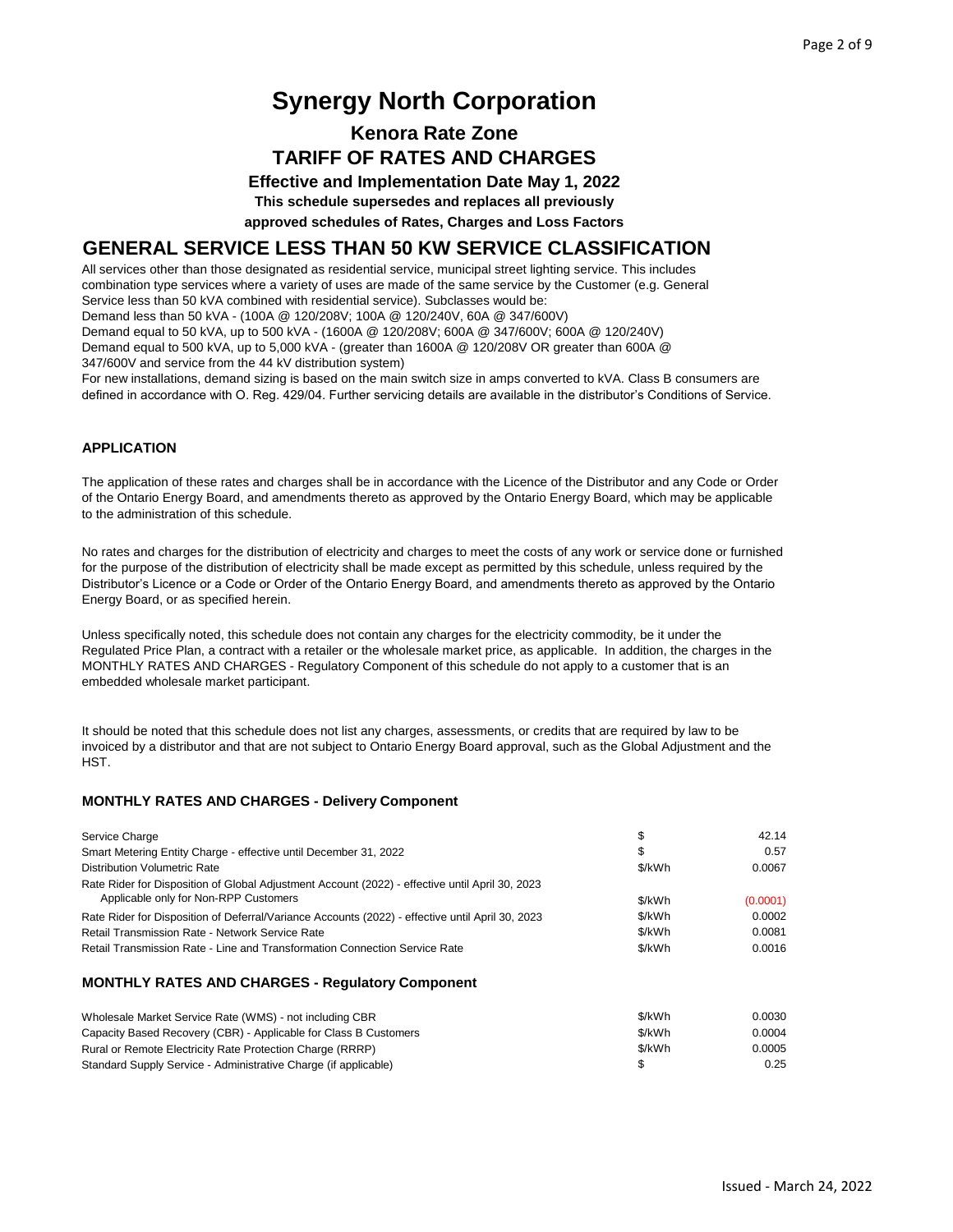## **Kenora Rate Zone TARIFF OF RATES AND CHARGES**

**Effective and Implementation Date May 1, 2022**

**This schedule supersedes and replaces all previously**

**approved schedules of Rates, Charges and Loss Factors**

### **GENERAL SERVICE 50 TO 4,999 KW SERVICE CLASSIFICATION**

All services other than those designated as residential service, municipal street lighting service. This includes combination type services where a variety of uses are made of the same service by the Customer (e.g. General Service less than 50 kVA combined with residential service). Subclasses would be:

 Demand less than 50 kVA - (100A @ 120/208V; 100A @ 120/240V, 60A @ 347/600V) Demand equal to 50 kVA, up to 500 kVA - (1600A @ 120/208V; 600A @ 347/600V; 600A @ 120/240V) Demand equal to 500 kVA, up to 5,000 kVA - (greater than 1600A @ 120/208V OR greater than 600A @ 347/600V and service from the 44 kV distribution system)

For new installations, demand sizing is based on the main switch size in amps converted to kVA. Class A and Class B consumers are defined in accordance with O. Reg. 429/04. Further servicing details are available in the distributor's Conditions of Service.

#### **APPLICATION**

The application of these rates and charges shall be in accordance with the Licence of the Distributor and any Code or Order of the Ontario Energy Board, and amendments thereto as approved by the Ontario Energy Board, which may be applicable to the administration of this schedule.

No rates and charges for the distribution of electricity and charges to meet the costs of any work or service done or furnished for the purpose of the distribution of electricity shall be made except as permitted by this schedule, unless required by the Distributor's Licence or a Code or Order of the Ontario Energy Board, and amendments thereto as approved by the Ontario Energy Board, or as specified herein.

Unless specifically noted, this schedule does not contain any charges for the electricity commodity, be it under the Regulated Price Plan, a contract with a retailer or the wholesale market price, as applicable. In addition, the charges in the MONTHLY RATES AND CHARGES - Regulatory Component of this schedule do not apply to a customer that is an embedded wholesale market participant.

If included in the following listing of monthly rates and charges, the rate rider for the disposition of WMS - Sub-account CBR Class B is not applicable to wholesale market participants (WMP), customers that transitioned between Class A and Class B during the variance account accumulation period, or to customers that were in Class A for the entire period. Customers who transitioned are to be charged or refunded their share of the variance disposed through customer specific billing adjustments. This rate rider is to be consistently applied for the entire period to the sunset date of the rate rider. In addition, this rate rider is applicable to all new Class B customers.

If included in the following listing of monthly rates and charges, the rate rider for the disposition of Global Adjustment is only applicable to non-RPP Class B customers. It is not applicable to WMP, customers that transitioned between Class A and Class B during the variance account accumulation period, or to customers that were in Class A for the entire period. Customers who transitioned are to be charged or refunded their share of the variance disposed through customer billing adjustments. This rate rider is to be consistently applied for the entire period to the sunset date of the rate rider. In addition, this rate rider is applicable to all new non-RPP Class B customers.

It should be noted that this schedule does not list any charges, assessments, or credits that are required by law to be invoiced by a distributor and that are not subject to Ontario Energy Board approval, such as the Global Adjustment and the HST.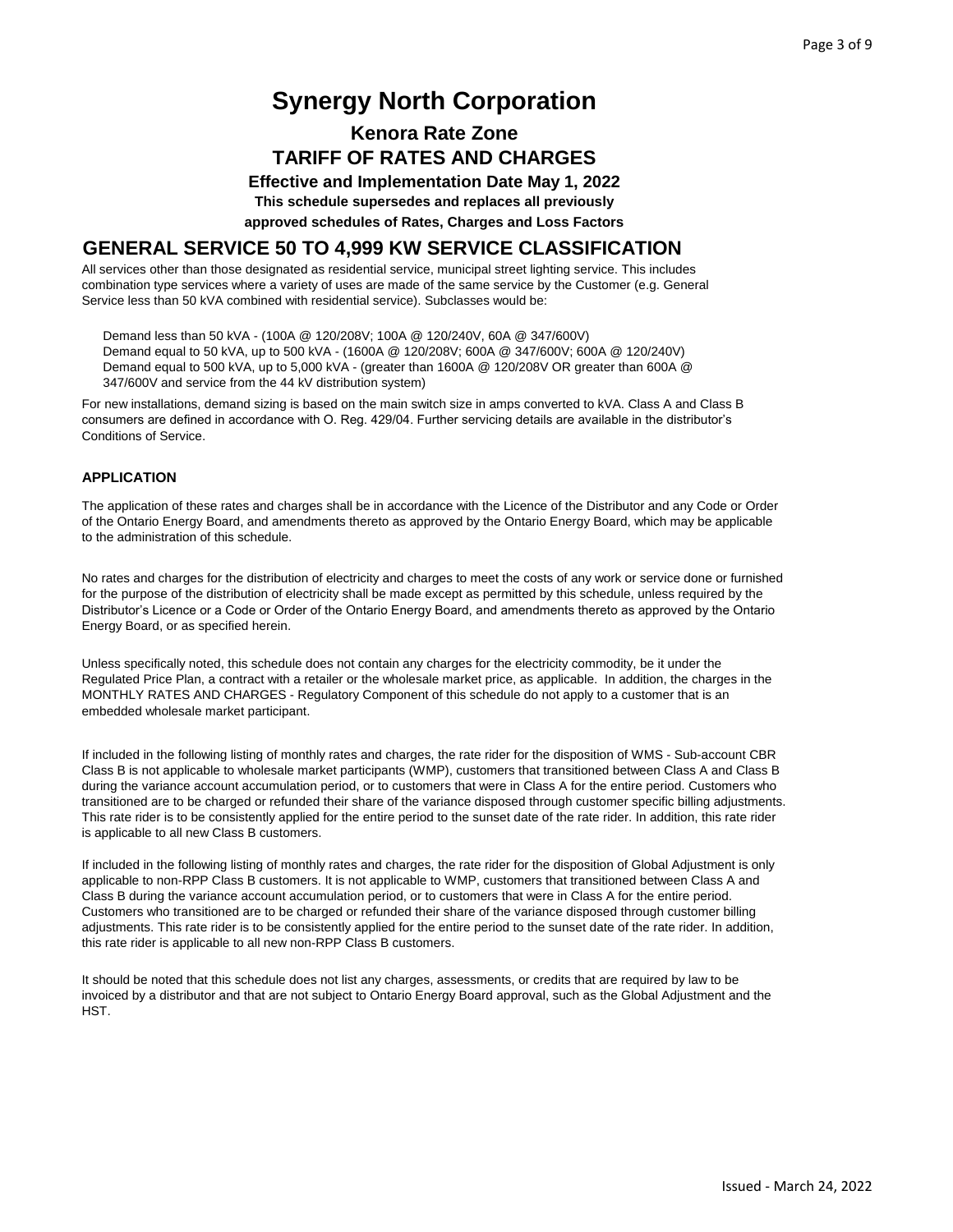## **Kenora Rate Zone TARIFF OF RATES AND CHARGES**

**Effective and Implementation Date May 1, 2022 This schedule supersedes and replaces all previously approved schedules of Rates, Charges and Loss Factors**

## **MONTHLY RATES AND CHARGES - Delivery Component**

| Service Charge<br>Distribution Volumetric Rate                                                   | \$/kW  | 582.85<br>1.8572 |
|--------------------------------------------------------------------------------------------------|--------|------------------|
| Rate Rider for Disposition of Global Adjustment Account (2022) - effective until April 30, 2023  |        |                  |
| Applicable only for Non-RPP Customers                                                            | \$/kWh | (0.0001)         |
| Rate Rider for Disposition of Deferral/Variance Accounts (2022) - effective until April 30, 2023 | \$/kW  | 0.0771           |
| <b>Retail Transmission Rate - Network Service Rate</b>                                           | \$/kW  | 3.4104           |
| Retail Transmission Rate - Line and Transformation Connection Service Rate                       | \$/kW  | 0.5945           |

#### **MONTHLY RATES AND CHARGES - Regulatory Component**

| Wholesale Market Service Rate (WMS) - not including CBR          | \$/kWh | 0.0030 |
|------------------------------------------------------------------|--------|--------|
| Capacity Based Recovery (CBR) - Applicable for Class B Customers | \$/kWh | 0.0004 |
| Rural or Remote Electricity Rate Protection Charge (RRRP)        | \$/kWh | 0.0005 |
| Standard Supply Service - Administrative Charge (if applicable)  |        | 0.25   |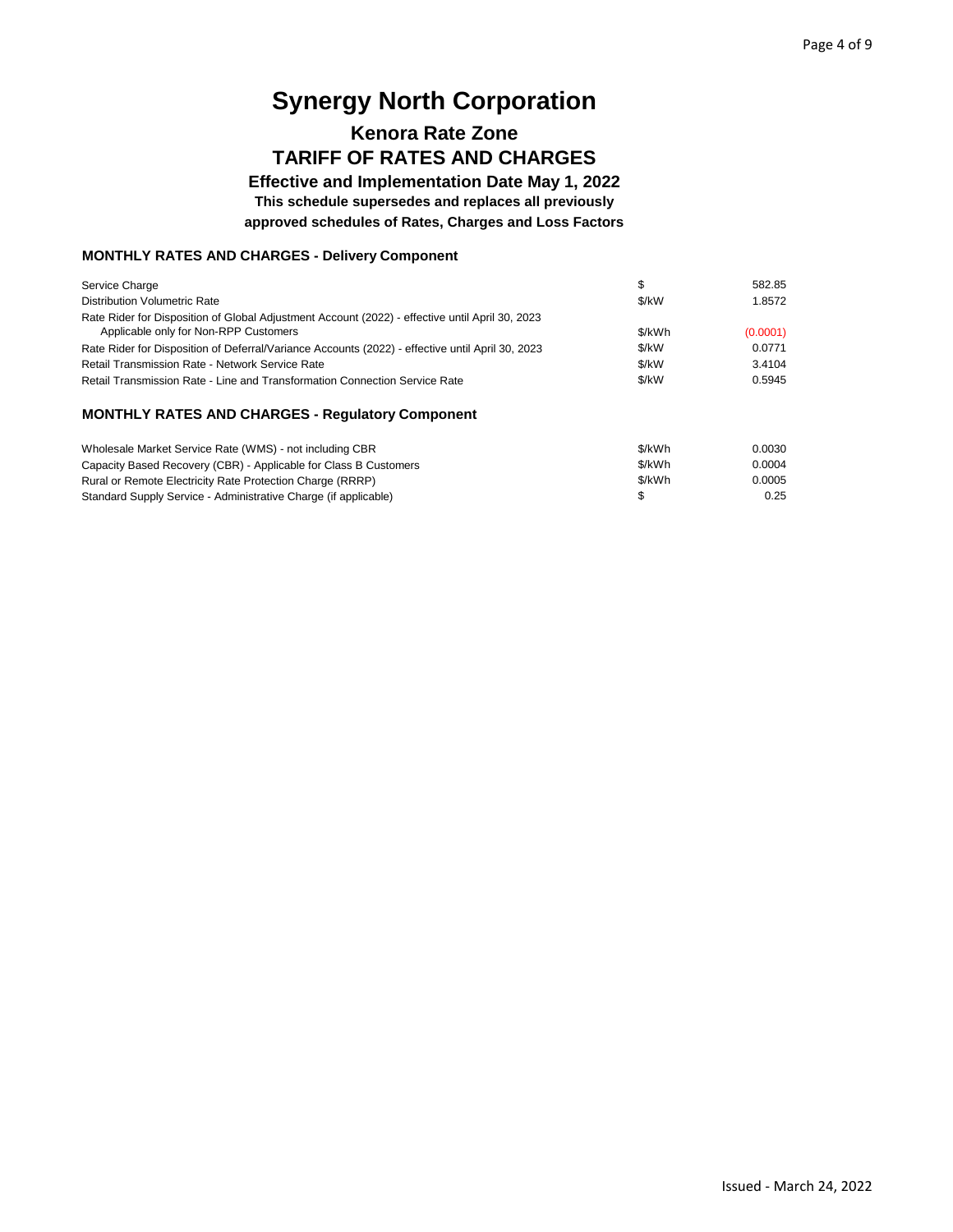## **Kenora Rate Zone TARIFF OF RATES AND CHARGES**

**Effective and Implementation Date May 1, 2022**

**This schedule supersedes and replaces all previously**

**approved schedules of Rates, Charges and Loss Factors**

### **UNMETERED SCATTERED LOAD SERVICE CLASSIFICATION**

This classification applies to an account whose average monthly maximum demand is less than, or is forecast to be less than, 50 kVA and the consumption is unmetered. Such connections include cable TV power packs, bus shelters, telephone booths, traffic lights, railway crossings, etc. The level of the consumption will be agreed to by the distributor and the customer, based on detailed manufacturer information/documentation with regard to electrical consumption of the unmetered load or periodic monitoring of actual consumption. Class B consumers are defined in accordance with O. Reg. 429/04. Further servicing details are available in the distributor's Conditions of Service.

#### **APPLICATION**

The application of these rates and charges shall be in accordance with the Licence of the Distributor and any Code or Order of the Ontario Energy Board, and amendments thereto as approved by the Ontario Energy Board, which may be applicable to the administration of this schedule.

No rates and charges for the distribution of electricity and charges to meet the costs of any work or service done or furnished for the purpose of the distribution of electricity shall be made except as permitted by this schedule, unless required by the Distributor's Licence or a Code or Order of the Ontario Energy Board, and amendments thereto as approved by the Ontario Energy Board, or as specified herein.

Unless specifically noted, this schedule does not contain any charges for the electricity commodity, be it under the Regulated Price Plan, a contract with a retailer or the wholesale market price, as applicable. In addition, the charges in the MONTHLY RATES AND CHARGES - Regulatory Component of this schedule do not apply to a customer that is an embedded wholesale market participant.

It should be noted that this schedule does not list any charges, assessments, or credits that are required by law to be invoiced by a distributor and that are not subject to Ontario Energy Board approval, such as the Global Adjustment and the HST.

#### **MONTHLY RATES AND CHARGES - Delivery Component**

| Service Charge (per connection)                                                                  | S      | 15.29    |
|--------------------------------------------------------------------------------------------------|--------|----------|
| Distribution Volumetric Rate                                                                     | \$/kWh | 0.0046   |
| Rate Rider for Disposition of Global Adjustment Account (2022) - effective until April 30, 2023  |        |          |
| Applicable only for Non-RPP Customers                                                            | \$/kWh | (0.0001) |
| Rate Rider for Disposition of Deferral/Variance Accounts (2022) - effective until April 30, 2023 | \$/kWh | 0.0002   |
| <b>Retail Transmission Rate - Network Service Rate</b>                                           | \$/kWh | 0.0081   |
| Retail Transmission Rate - Line and Transformation Connection Service Rate                       | \$/kWh | 0.0016   |
|                                                                                                  |        |          |

#### **MONTHLY RATES AND CHARGES - Regulatory Component**

| Wholesale Market Service Rate (WMS) - not including CBR          | \$/kWh | 0.0030 |
|------------------------------------------------------------------|--------|--------|
| Capacity Based Recovery (CBR) - Applicable for Class B Customers | \$/kWh | 0.0004 |
| Rural or Remote Electricity Rate Protection Charge (RRRP)        | \$/kWh | 0.0005 |
| Standard Supply Service - Administrative Charge (if applicable)  |        | 0.25   |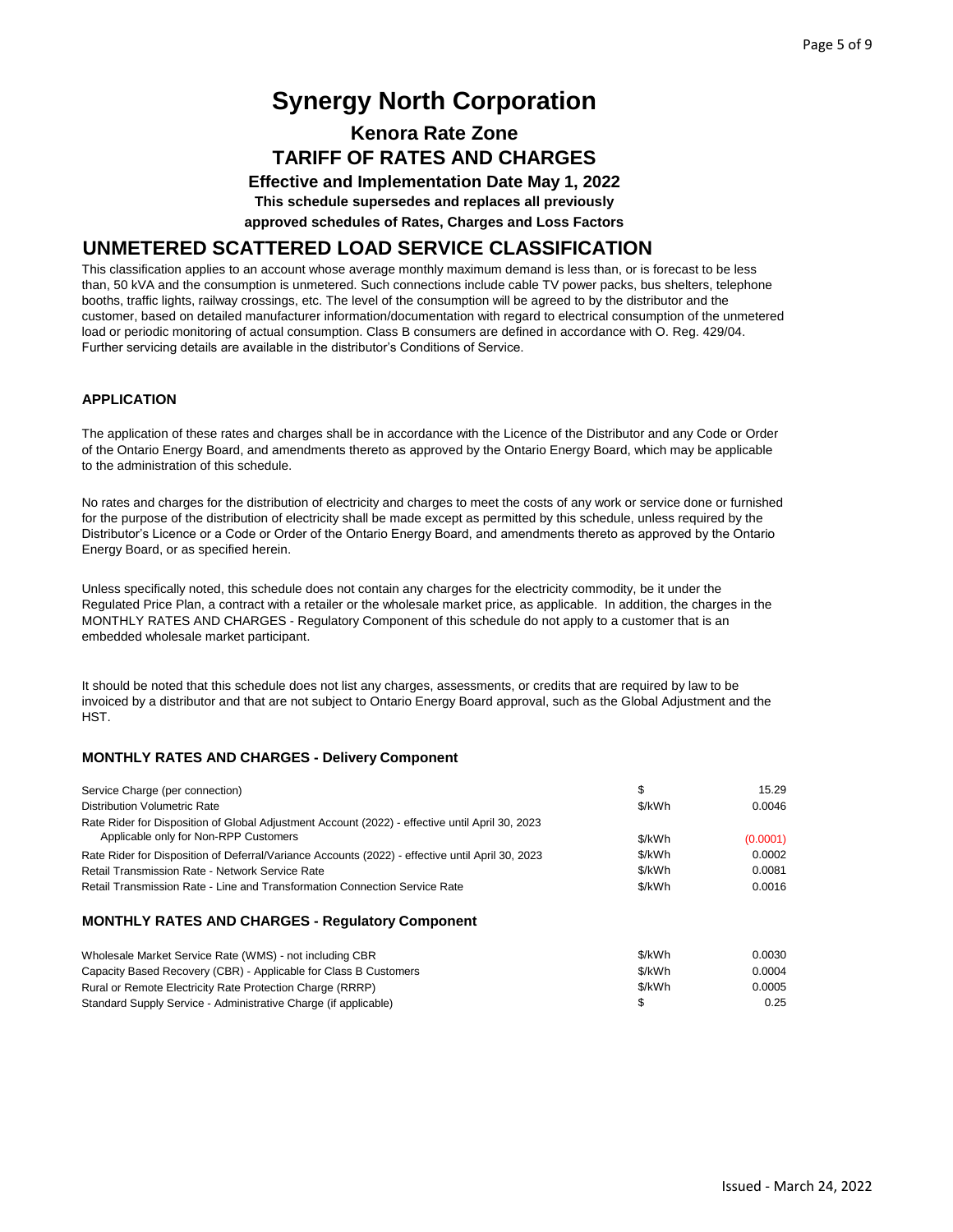## **Kenora Rate Zone TARIFF OF RATES AND CHARGES**

**Effective and Implementation Date May 1, 2022**

**This schedule supersedes and replaces all previously**

**approved schedules of Rates, Charges and Loss Factors**

### **STREET LIGHTING SERVICE CLASSIFICATION**

All service supplied to any electrical street lighting equipment owned by, or operated for, the City of Kenora that is used to illuminate roadways and sidewalks, etc. The street light equipment is not metered, and they turn on and off by photoelectric cells. The consumption will be based on the calculated connected load times the required lighting times established in the approved Ontario Energy Board street lighting load shape template. Class B consumers are defined in accordance with O. Reg. 429/04. Further servicing details are available in the distributor's Conditions of Service.

#### **APPLICATION**

The application of these rates and charges shall be in accordance with the Licence of the Distributor and any Code or Order of the Ontario Energy Board, and amendments thereto as approved by the Ontario Energy Board, which may be applicable to the administration of this schedule.

No rates and charges for the distribution of electricity and charges to meet the costs of any work or service done or furnished for the purpose of the distribution of electricity shall be made except as permitted by this schedule, unless required by the Distributor's Licence or a Code or Order of the Ontario Energy Board, and amendments thereto as approved by the Ontario Energy Board, or as specified herein.

Unless specifically noted, this schedule does not contain any charges for the electricity commodity, be it under the Regulated Price Plan, a contract with a retailer or the wholesale market price, as applicable. In addition, the charges in the MONTHLY RATES AND CHARGES - Regulatory Component of this schedule do not apply to a customer that is an embedded wholesale market participant.

It should be noted that this schedule does not list any charges, assessments, or credits that are required by law to be invoiced by a distributor and that are not subject to Ontario Energy Board approval, such as the Global Adjustment and the HST.

#### **MONTHLY RATES AND CHARGES - Delivery Component**

| Service Charge (per connection)                                                                  | \$     | 5.62     |
|--------------------------------------------------------------------------------------------------|--------|----------|
| Distribution Volumetric Rate                                                                     | \$/kW  | 3.6968   |
| Rate Rider for Disposition of Global Adjustment Account (2022) - effective until April 30, 2023  |        |          |
| Applicable only for Non-RPP Customers                                                            | \$/kWh | (0.0001) |
| Rate Rider for Disposition of Deferral/Variance Accounts (2022) - effective until April 30, 2023 | \$/kW  | 0.0617   |
| Retail Transmission Rate - Network Service Rate                                                  | \$/kW  | 2.5717   |
| Retail Transmission Rate - Line and Transformation Connection Service Rate                       | \$/kW  | 0.4596   |
|                                                                                                  |        |          |

#### **MONTHLY RATES AND CHARGES - Regulatory Component**

| Wholesale Market Service Rate (WMS) - not including CBR          | \$/kWh | 0.0030 |
|------------------------------------------------------------------|--------|--------|
| Capacity Based Recovery (CBR) - Applicable for Class B Customers | \$/kWh | 0.0004 |
| Rural or Remote Electricity Rate Protection Charge (RRRP)        | \$/kWh | 0.0005 |
| Standard Supply Service - Administrative Charge (if applicable)  | S      | 0.25   |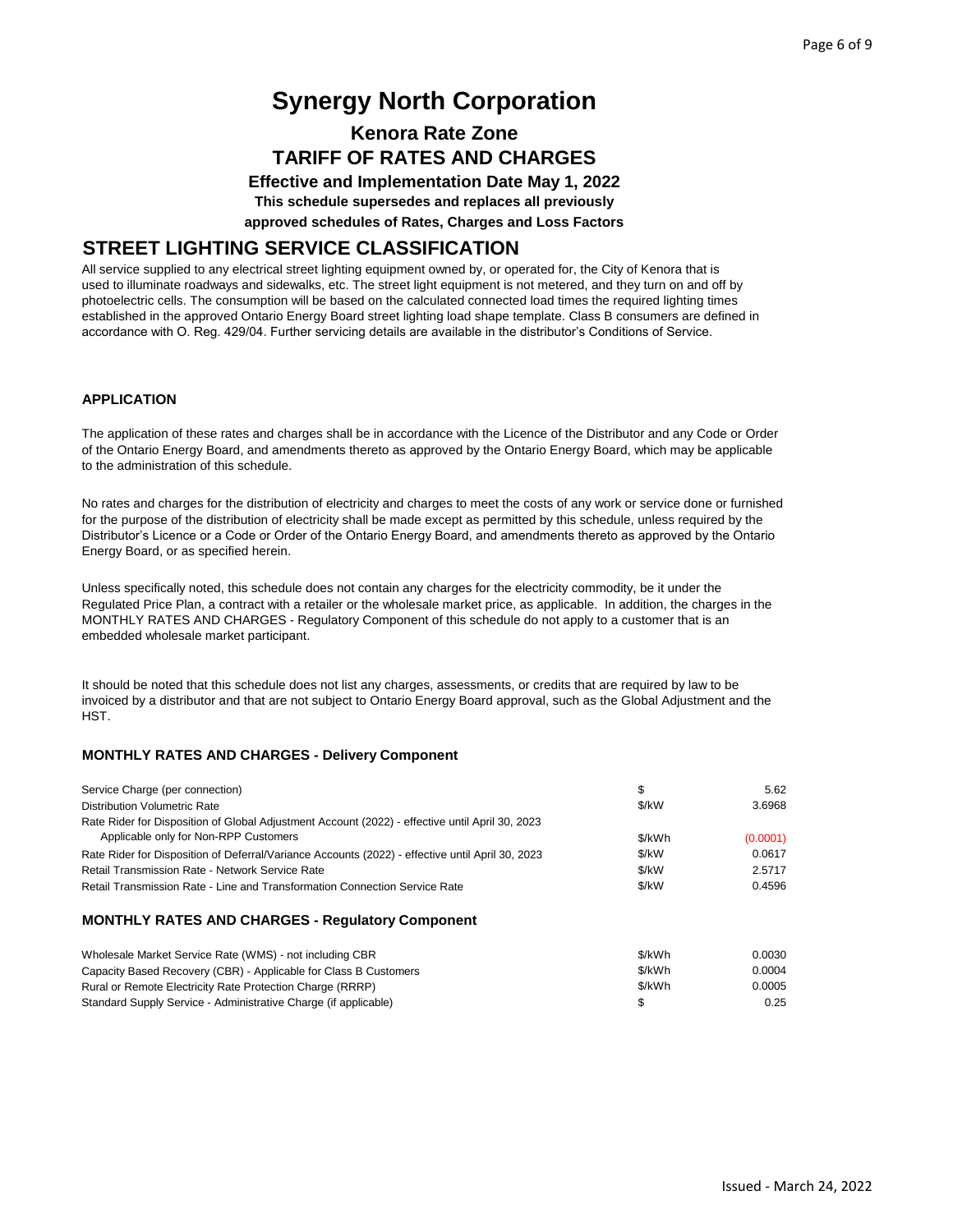## **Kenora Rate Zone TARIFF OF RATES AND CHARGES**

**Effective and Implementation Date May 1, 2022**

**This schedule supersedes and replaces all previously**

**approved schedules of Rates, Charges and Loss Factors**

### **microFIT SERVICE CLASSIFICATION**

This classification applies to an electricity generation facility contracted under the Independant Electricity System Operator's microFIT program and connected to the distributor's distribution system. Further servicing details are available in the distributor's Conditions of Service.

#### **APPLICATION**

The application of these rates and charges shall be in accordance with the Licence of the Distributor and any Code or Order of the Ontario Energy Board, and amendments thereto as approved by the Ontario Energy Board, which may be applicable to the administration of this schedule.

No rates and charges for the distribution of electricity and charges to meet the costs of any work or service done or furnished for the purpose of the distribution of electricity shall be made except as permitted by this schedule, unless required by the Distributor's Licence or a Code or Order of the Ontario Energy Board, and amendments thereto as approved by the Ontario Energy Board, or as specified herein.

Unless specifically noted, this schedule does not contain any charges for the electricity commodity, be it under the Regulated Price Plan, a contract with a retailer or the wholesale market price, as applicable.

It should be noted that this schedule does not list any charges, assessments, or credits that are required by law to be invoiced by a distributor and that are not subject to Ontario Energy Board approval, such as the Global Adjustment and the HST.

#### **MONTHLY RATES AND CHARGES - Delivery Component**

Service Charge

\$ 4.55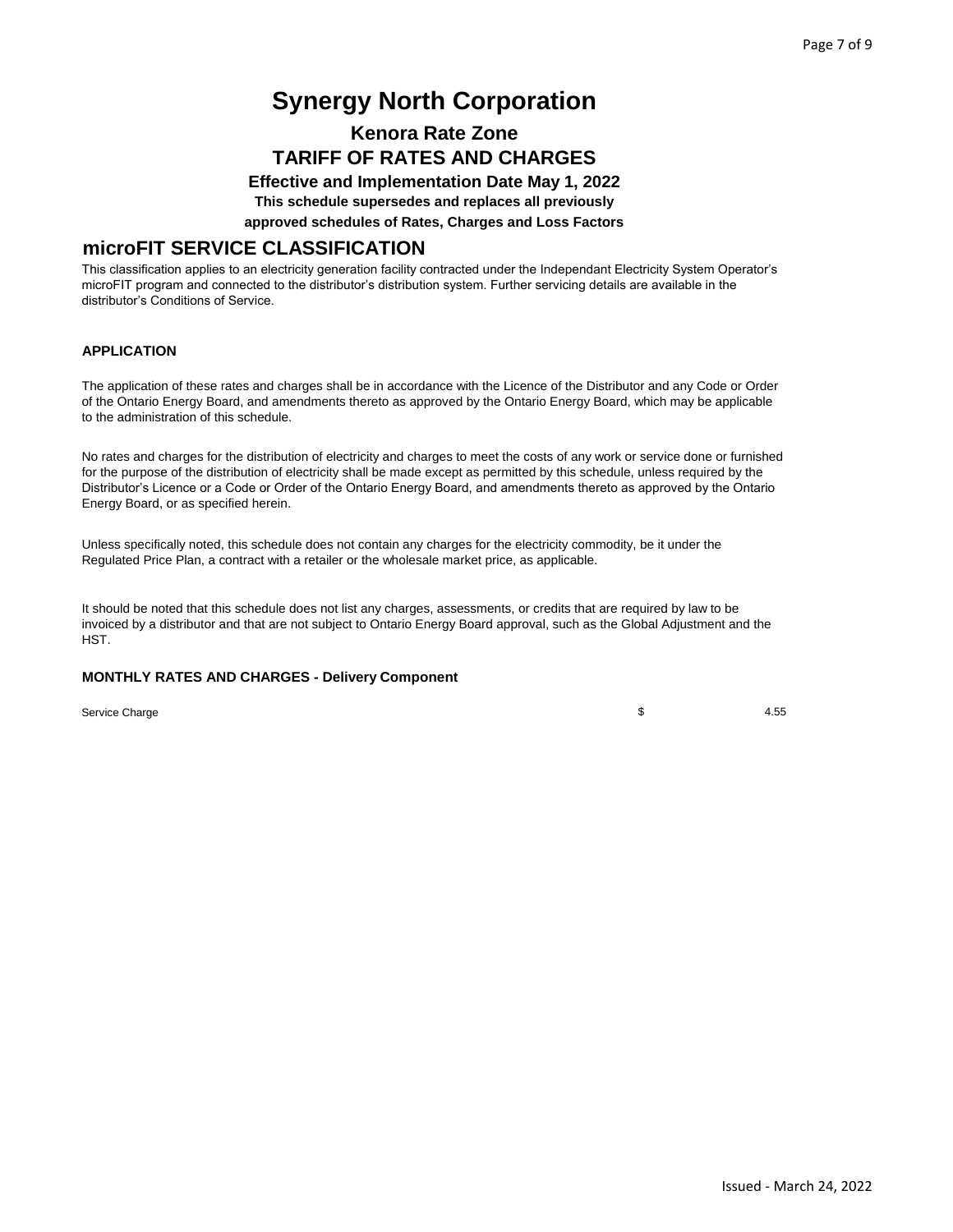## **Kenora Rate Zone TARIFF OF RATES AND CHARGES**

**Effective and Implementation Date May 1, 2022**

**This schedule supersedes and replaces all previously**

**approved schedules of Rates, Charges and Loss Factors**

### **ALLOWANCES**

| Transformer Allowance for Ownership - per kW of billing demand/month                    | \$/kW | (0.60) |
|-----------------------------------------------------------------------------------------|-------|--------|
| Primary Metering Allowance for Transformer Losses - applied to measured demand & energy | %     | (1.00) |

## **SPECIFIC SERVICE CHARGES**

The application of these rates and charges shall be in accordance with the Licence of the Distributor and any Code or Order of the Ontario Energy Board, and amendments thereto as approved by the Ontario Energy Board, which may be applicable to the administration of this schedule.

No charges to meet the costs of any work or service done or furnished for the purpose of the distribution of electricity shall be made except as permitted by this schedule, unless required by the Distributor's Licence or a Code or Order of the Ontario Energy Board, and amendments thereto as approved by the Ontario Energy Board, or as specified herein.

It should be noted that this schedule does not list any charges, assessments, or credits that are required by law to be invoiced by a distributor and that are not subject to Ontario Energy Board approval, such as the Global Adjustment and the HST.

#### **Customer Administration**

| Arrears certificate                                                                       | \$ | 15.00  |
|-------------------------------------------------------------------------------------------|----|--------|
| Statement of account                                                                      | \$ | 15.00  |
| Duplicate invoices for previous billing                                                   | \$ | 15.00  |
| Request for other billing information                                                     | \$ | 15.00  |
| Easement letter                                                                           | \$ | 15.00  |
| Income tax letter                                                                         | \$ | 15.00  |
| Account history                                                                           | \$ | 15.00  |
| Credit check (plus credit agency costs)                                                   | \$ | 25.00  |
| Returned cheque (plus bank charges)                                                       | \$ | 25.00  |
| Legal letter charge                                                                       | \$ | 15.00  |
| Account set up charge/change of occupancy charge (plus credit agency costs if applicable) | \$ | 30.00  |
| Special meter reads                                                                       | \$ | 30.00  |
| Meter dispute charge plus Measurement Canada fees (if meter found correct)                | \$ | 30.00  |
| <b>Non-Payment of Account</b>                                                             |    |        |
| Late payment - per month                                                                  |    |        |
| (effective annual rate 19.56% per annum or 0.04896% compounded daily rate)                | %  | 1.50   |
| Reconnection at meter - during regular hours                                              | \$ | 65.00  |
| Reconnection at meter - after regular hours                                               | \$ | 185.00 |
| Reconnection at pole - during regular hours                                               | \$ | 185.00 |
| Reconnection at pole - after regular hours                                                | \$ | 415.00 |
| Other                                                                                     |    |        |
| Service call - customer owned equipment                                                   | \$ | 65.00  |
| Service call - customer-owned equipment - after regular hours                             | \$ | 165.00 |
| Disconnect/Reconnect at meter - during regular hours                                      | \$ | 65.00  |
| Specific charge for access to the power poles - \$/pole/year                              |    |        |
| (with the exception of wireless attachments)                                              | \$ | 34.76  |
|                                                                                           |    |        |